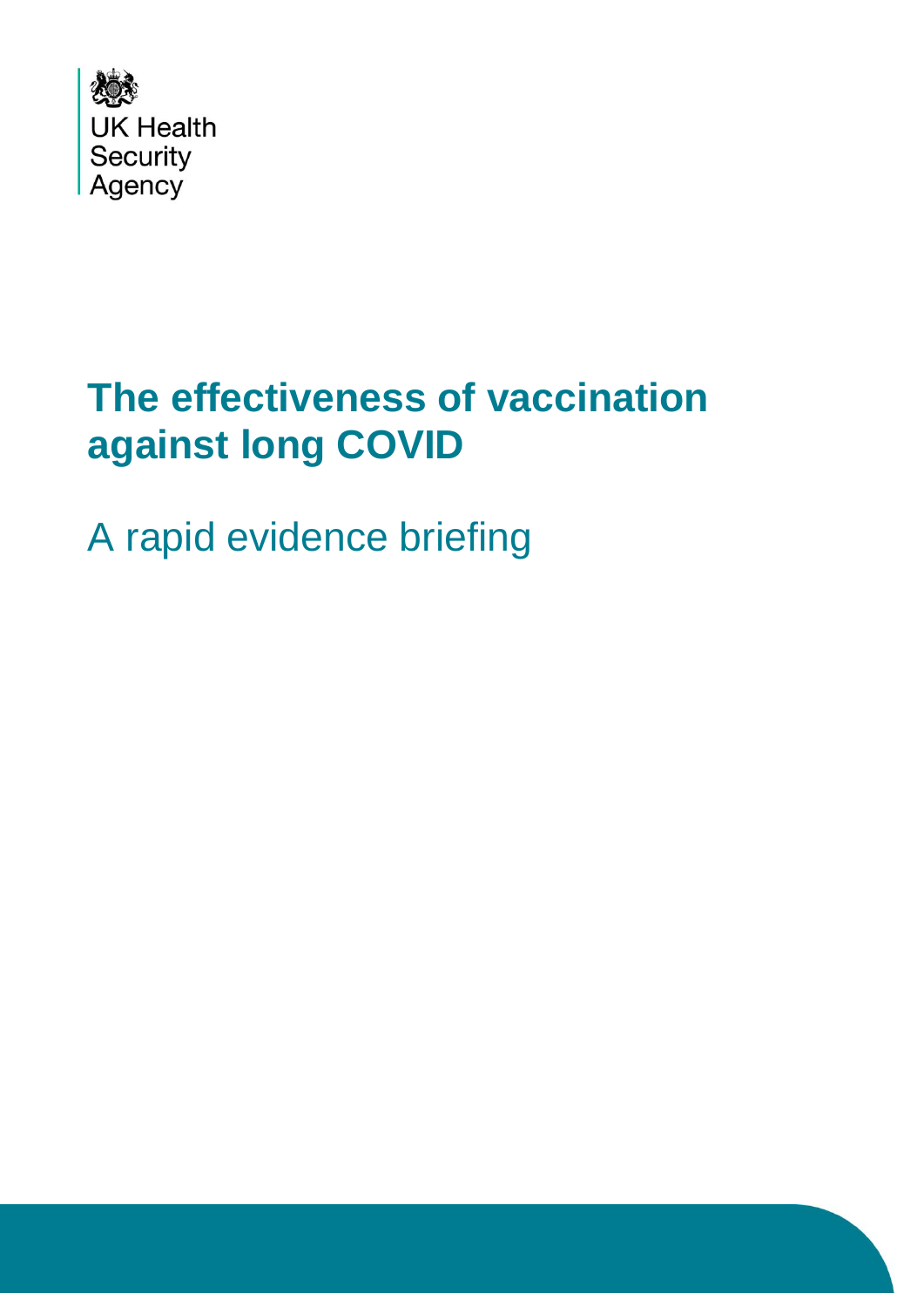### **Key messages**

- Fifteen studies were identified that reported on the effectiveness of vaccination against long COVID (search up to **12 January 2022**): 7 studies examined whether vaccination before infection reduced the symptoms or incidence of long COVID, 7 studies examined whether vaccination in people with long COVID reduced or cleared the symptoms of long COVID, and 1 study examined both.
- Six of the 8 studies assessing the effectiveness of vaccination before COVID-19 infection suggested that vaccinated cases (1 or 2 doses) were less likely to develop symptoms of long COVID following infection, in the short term (4 weeks after infection), medium term (12 to 20 weeks after infection) and long term (6 months after infection). As all 8 studies included only participants who had COVID-19, the effect of vaccination on reduced incidence of COVID-19 is not accounted for. This means these studies do not give a total population estimate for the effectiveness of vaccines to prevent long COVID, but rather underestimate it.
- From 2 studies that measured individual long COVID symptoms, fully vaccinated cases were less likely to have the following symptoms in the medium or long term than unvaccinated cases: fatigue, headache, weakness in arms and legs, persistent muscle pain, hair loss, dizziness, shortness of breath, anosmia, interstitial lung disease, myalgia, and other pain.
- In studies examining the effect of vaccination among people with long COVID, 3 of 4 studies comparing long COVID symptoms before and after vaccination suggested that more cases reported an improvement in symptoms after vaccination, either immediately or over several weeks. There were, however, some cases in all studies who reported a worsening in symptoms after vaccination.
- Three studies of people with long COVID who were unvaccinated when they were initially infected, compared people who were subsequently vaccinated and people who remained unvaccinated. All these studies suggested that people with long-COVID were less likely to report long COVID symptoms shortly after vaccination, and over longer periods, than people with long COVID who were not subsequently vaccinated. One study looked at the timing of vaccination after COVID-19 diagnosis, and suggested that cases who were vaccinated sooner rather than later after diagnosis were much less likely to report symptoms of long COVID than cases who remained unvaccinated.
- In 3 of the 5 studies reporting on symptom changes following vaccination of people with long COVID, there was a higher proportion of people with long COVID who reported unchanged symptoms following vaccination (up to 70%) than people whose symptoms improved or worsened.
- All studies were observational, so the results may be from differences other than vaccination, and there was large heterogeneity between studies in the definition of long COVID.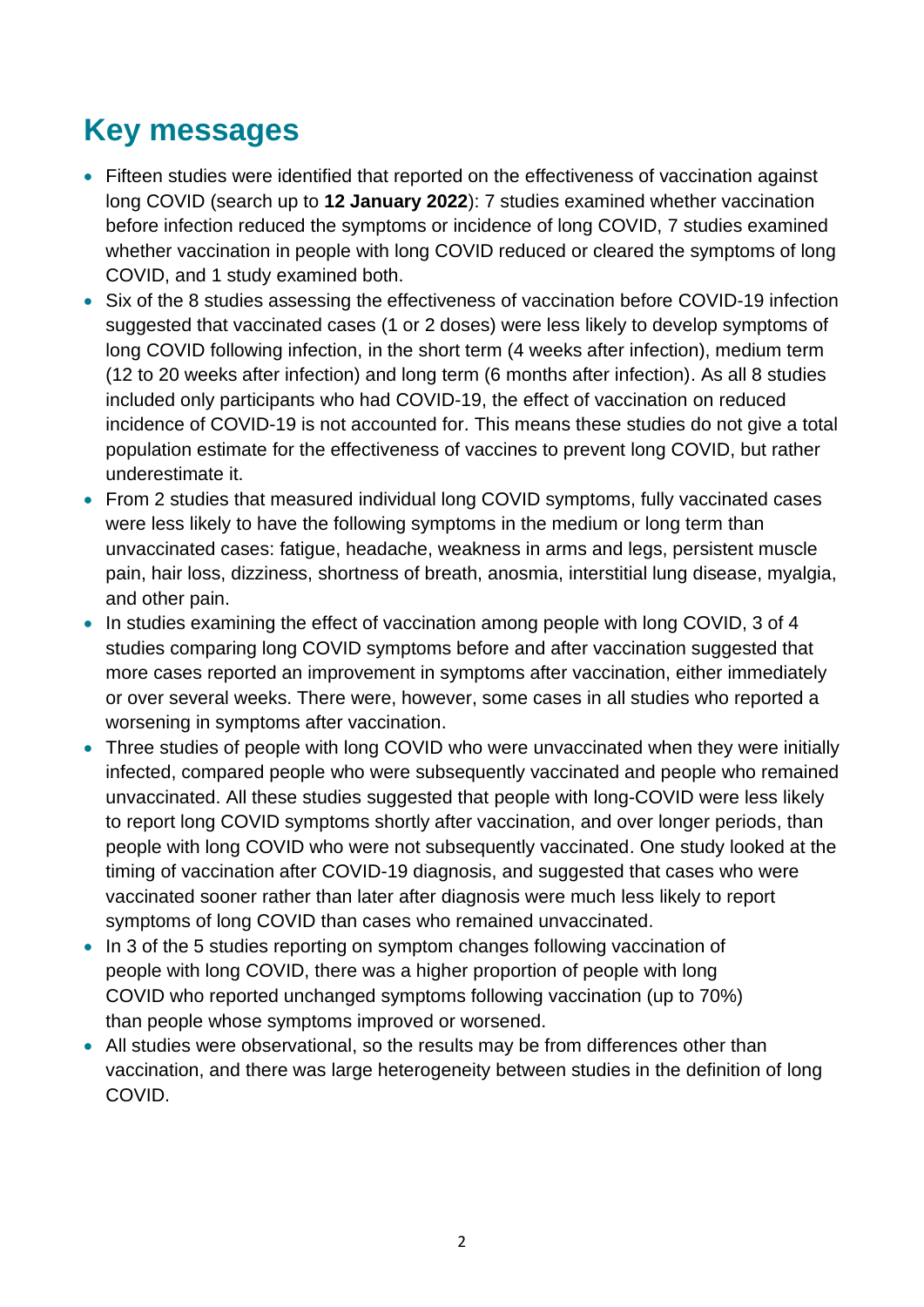### **Background**

Long COVID, also known as post acute sequalae of a SARS-CoV-2 infection and post COVID-19 syndrome, has several definitions, but typically includes having persistent symptoms of COVID-19, usually for weeks but potentially for months or years (1, 2). Symptoms commonly include fatigue, shortness of breath and a persistent cough, although many other symptoms have been reported (3). As of 6 December 2021, 1.3 million people in the UK (2% of the population) reported experiencing long COVID symptoms for more than 4 weeks after the initial infection (4). Vaccination against COVID-19 reduces the risk of symptomatic COVID-19 infection (5), though vaccination may additionally reduce the risk of long COVID if a vaccinated person is infected with COVID-19 (1, 2). While there is no recommendation against vaccination in people with long COVID (6), it is unclear whether vaccination of previously unvaccinated people with long COVID is more likely to improve or worsen long COVID symptoms (7, 8).

The purpose of this rapid evidence briefing is to provide evidence relating to the effectiveness of vaccination against long COVID, both for vaccinations given before infection with COVID-19 (effectiveness against incidence of long COVID), and for vaccinations given after infection with COVID-19 and development of long COVID symptoms (effectiveness for reducing or eliminating symptoms of long COVID).

#### **Methods**

A rapid search was undertaken on **12 January 2022** to identify primary studies related to the effectiveness of vaccination against long COVID. We searched a number of specialist COVID-19 review repositories and ran a broad search using Medline, Embase, NLM COVID portfolio (for preprints), WHO COVID Database and Google. As this work was conducted at pace, data was extracted directly into a narrative summary. The quality criteria checklist (QCC) tool was used to rate the quality of included studies as low, medium, or high quality. Full details of the methods are available in **Appendix A**.

### **Evidence**

Fifteen studies reported on the effectiveness of vaccination against long COVID. Four studies were conducted in the UK (7-10), 4 studies in the US (11-14), 1 study in France (15), 2 studies in India (16, 17), 1 study in Indonesia (18), 1 study in Israel (19), and 2 studies were conducted online with participants from multiple countries (20-22). Seven studies examined whether vaccination before infection reduced the symptoms or incidence of long COVID (9, 11, 12, 16-19), 7 studies examined whether vaccination in people with long COVID reduced or cleared the symptoms of long COVID (7, 8, 10, 14, 15, 20-22), and 1 study examined both (13). **Table 1** shows the characteristics of each included study.

Most studies used different definitions of long COVID, as such these definitions are given in the summaries below. In all studies, fully vaccinated is defined as 2 doses of any 2 dose vaccine or 1 dose of a single dose vaccine, and partially vaccinated is defined as a single dose of a 2 dose vaccine. Where the vaccine brand (e.g. Pfizer, AstraZeneca) is available, this is reported.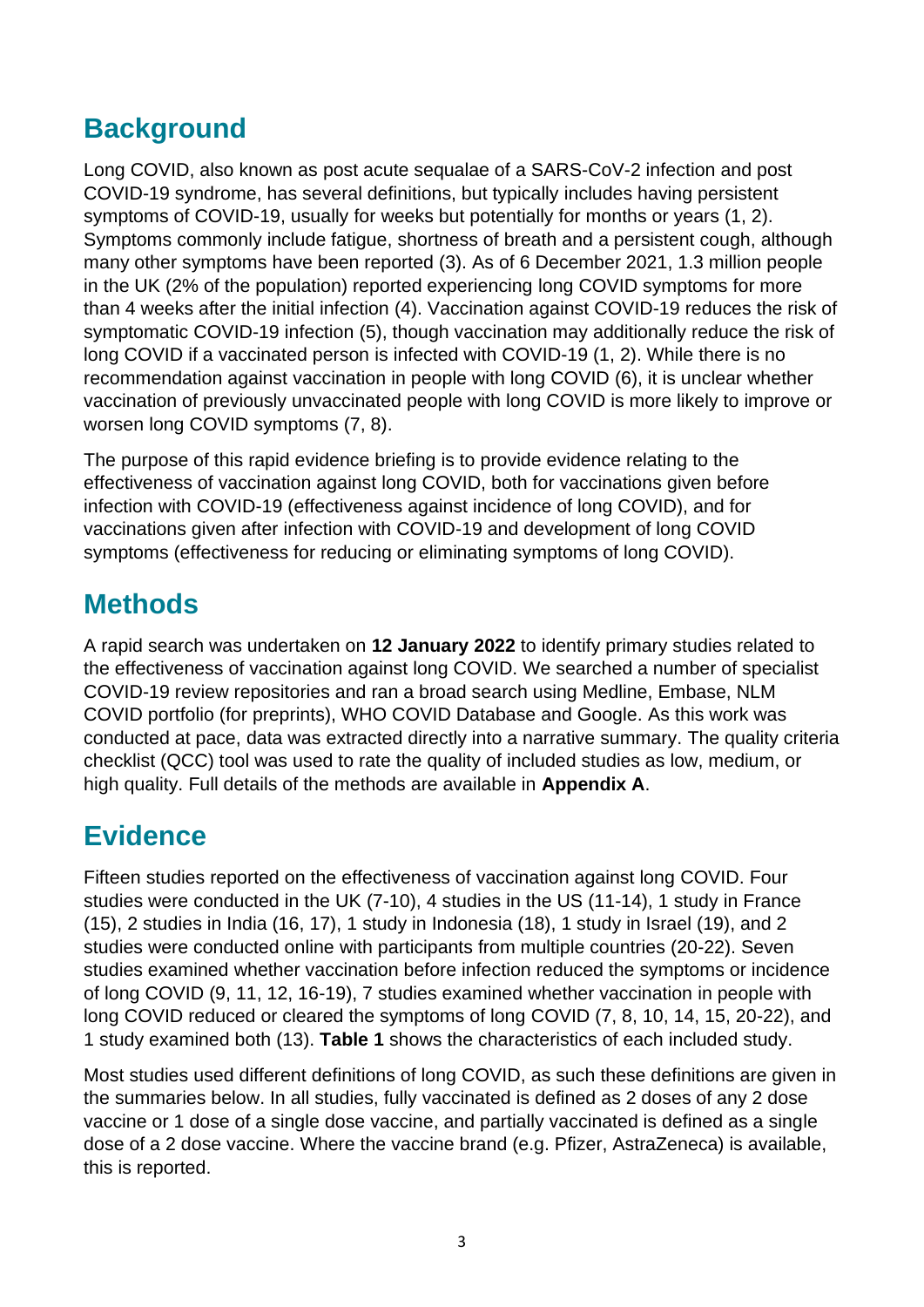#### **Vaccination before infection**

Note that all 8 studies included in this section only include participants who had COVID-19, so the effect of vaccination to reduce incidence of COVID-19 is not accounted for. This means all studies will likely underestimate the effectiveness of vaccines to prevent long COVID.

A nested case-control study by Antonelli et al (2022, rated as medium quality) examined whether vaccination for COVID-19 before infection was associated with long duration symptoms of COVID-19 (≥28 days) in adults who reported testing positive on RT-PCR or LFD for COVID-19 on the COVID symptom study phone app (ZOE) between 8 December 2020 and 4 July 2021 in the UK (9). In total, 6,030 participants reported a positive test at least 14 days after their first vaccination but before their second (partially vaccinated, tested a median of 67 days after vaccination), and 2,370 at least 7 days after their second vaccine (fully vaccinated, tested a median of 44 days after vaccination). The same number of unvaccinated participants who tested positive were matched with those who were partially and fully vaccinated, accounting for date of positive test, healthcare worker status, sex, body mass index, and age.

- Fully vaccinated participants were about half as likely to have symptoms lasting ≥28 days than unvaccinated participants (odds ratio [OR] = 0.51, 95% CI: 0.32 to 0.82, p=0.005), whereas partially vaccinated participants were about as likely to have symptoms lasting ≥28 days than unvaccinated participants (OR = 1.04, 95% CI: 0.86 to 1.25, p=0.69).
- Fully vaccinated younger adults (18 to 59 years) were much less likely to have symptoms lasting  $\geq 28$  days than younger unvaccinated adults (OR = 0.21, 95% CI: 0.08 to 0.59, p=0.003).

A retrospective cohort study by Al-Aly et al (2021, preprint, rated as medium quality) examined whether vaccination for COVID-19 before infection was associated with postacute sequelae of COVID-19 (symptoms of COVID-19 at 6 months) in adults who had a positive test for COVID-19 in the United States Veterans Health Administration electronic health databases between 1 February and 31 August 2021 in the US (12). Vaccinated cases (n=16,035, mean age of 67 years, 71% White race, 91% male) were matched (and weighted) with unvaccinated cases (n=48,536, mean age of 56 years, 71% white, 86% male), accounting for age, race, sex, socioeconomic deprivation, smoking status, health conditions and information, data of test and hospital information. Post-acute sequalae of COVID-19 included cardiovascular disorders, coagulation, fatigue, gastrointestinal disorders, kidney disorders, mental health disorders, metabolic disorders, musculoskeletal disorders, neurologic disorders, and pulmonary disorders.

• Vaccinated cases were less likely to have at least 1 post-acute sequalae of COVID-19 at 6 months compared with unvaccinated cases (hazard ratio [HR] = 0.87, 95% confidence interval [CI]: 0.83 to 0.92).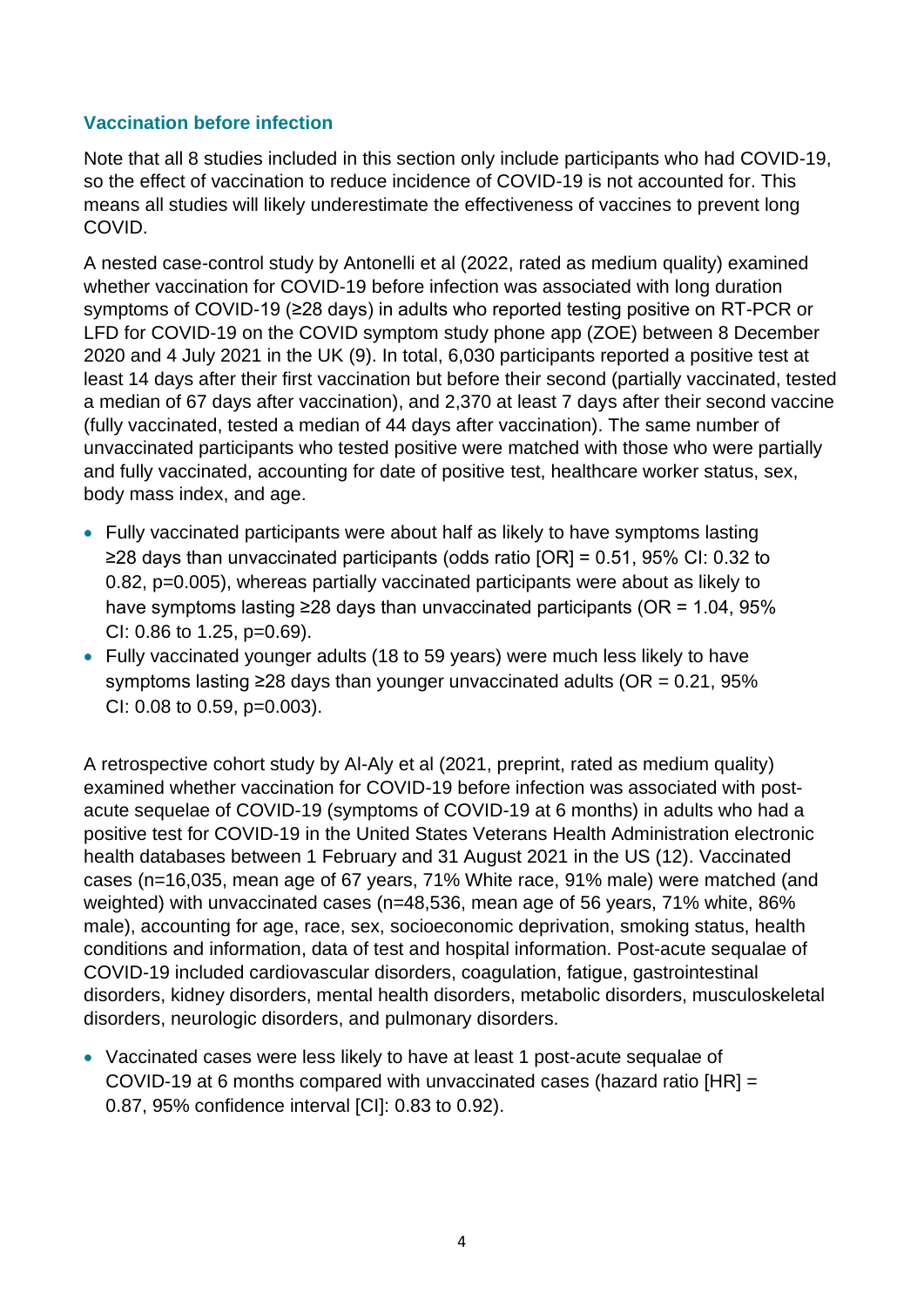A retrospective cohort study by Arjun et al (2022, preprint, rated as medium quality) examined whether vaccination for COVID-19 before infection (confirmed with RT-PCR) was associated with self-reported long COVID symptoms (including fatigue, cough, loss of taste and smell and cognitive dysfunction 4 weeks from the date of diagnosis) in adults (≥18 years) who were diagnosed with COVID-19 between April and September 2021 in India (16). In total, 487 participants who tested positive for COVID-19 in a single hospital responded, with a mean age of 39 years, 41% female, and 59% of participants had 2 doses of a COVID-19 vaccine (the majority had Covaxin), 17% had 1 dose, and 25% were unvaccinated. The analysis was adjusted for age, sex, occupation, body mass index, substance use, past COVID-19 infection, comorbidities, number of COVID-19 symptoms and severity of COVID-19 disease.

- Fully vaccinated participants were more likely to have long COVID symptoms 4 weeks from the date of diagnosis than unvaccinated participants ( $OR = 2.32$ , 95% CI: 1.17 to 4.58, p=0.01).
- Note that these results are in the opposite direction to all other studies, i.e. that cases who were fully vaccinated had a greater chance of subsequently developing long COVID symptoms, and more analysis is needed to understand why this may be the case.

A retrospective cohort study (POST-COVID) by Herman et al (2022, preprint, rated as medium quality) examined whether vaccination for COVID-19 before infection with COVID-19 (confirmed by RT-PCR, Nucleic Acid Amplification Test [NAAT] or rapid antigen test) was associated with olfactory dysfunction (anosmia or hyposmia) 2 and 4 weeks after the end of infection in cases recruited up to December 2021 in Indonesia (18). Fully vaccinated participants (2 doses, n=221, mean age of 32 years, 50% female) more than 14 days before infection were matched with participants who were not fully vaccinated more than 14 days before infection (including unvaccinated and partially vaccinated cases, n=221, mean age of 32 years, 50% female), accounting for occupation, education, island, type of living area, living companion, age and hypertension status.

• While fully vaccinated participants were less likely to develop olfactory dysfunction after infection than unvaccinated participants ( $OR = 0.31$ ,  $95\%$  CI: 0.10 to 0.94), there was little evidence for an association between full vaccination and olfactory dysfunction 4 weeks after the end of infection (p=0.59)

A cross-sectional study nested in a prospective cohort study by Kuodi et al (2022, preprint, rated as medium quality) examined whether vaccination for COVID-19 before infection was associated with long-term physical, mental, and psychosocial consequences of COVID-19 in adults who tested positive for COVID-19 (RT-PCR) between 15 March 2020 and 15 June 2021 in Israel (19). Study participants (n=951, 294 fully vaccinated [2 doses], 340 partially vaccinated [1 dose], 317 unvaccinated), who tested positive for COVID-19 in 1 of 3 government hospitals, completed a survey between 16 July and 18 November 2021 detailing their COVID-19 test results, vaccination status, number of doses, type of vaccine and date of administration, and symptoms experienced at the time of filling out the survey.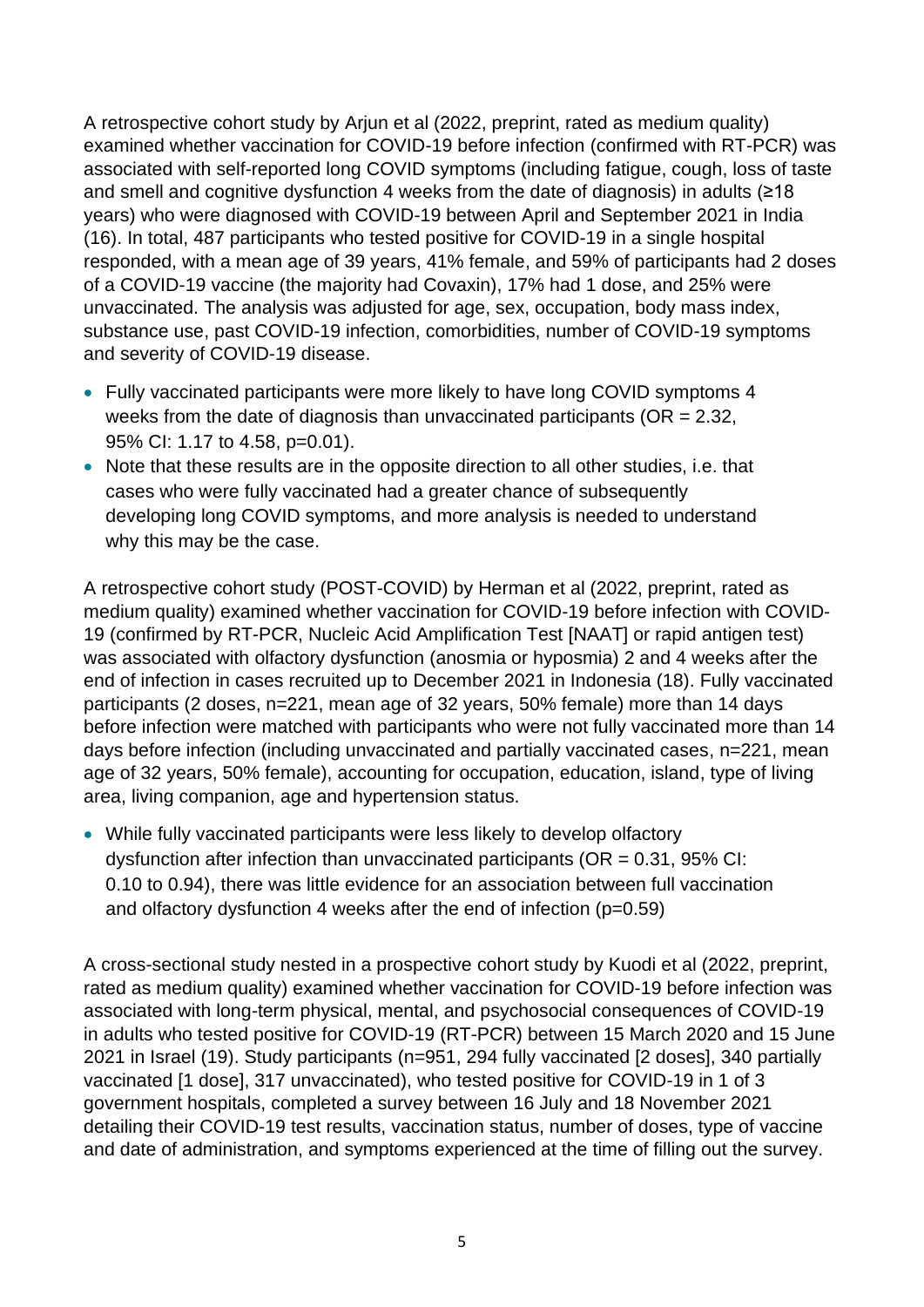In total, 337 of 951 participants (35%) reported not fully recovering from the initial COVID-19 symptoms at follow-up.

- The study suggested that, compared with unvaccinated participants, participants with 2 or 3 doses of vaccine were 54% to 83% less likely to report 7 of the 10 most commonly reported symptoms (see below).
- For most symptoms, the vaccine effectiveness against symptoms reported at follow-up was highest for older participants (>60 years) and lowest for younger participants (19 to 35 years), with the exceptions of hair loss (highest in 36 to 60 year olds), persistent cough (similar in all age groups) and feeling fully recovered from COVID-19 (highest in 19 to 35 year olds).
- The relative risks (RR) of each symptom, comparing participants who received 2 or 3 doses of vaccine with unvaccinated participants (relative risks <1 indicate that fewer vaccinated compared with unvaccinated participants had the symptom at follow-up) were:
	- $\circ$  Fatigue: RR = 0.36 (95% confidence interval (CI): 0.19 to 0.71, p=0.003)
	- $\circ$  Headache: RR = 0.46 (95% CI: 0.26 to 0.83, p=0.01)
	- $\circ$  Weakness in arms and legs: RR = 0.43 (95% CI: 0.20 to 0.94, p=0.03)
	- $\circ$  Persistent muscle pain: RR = 0.32 (95% CI: 0.11 to 0.88, p=0.03)
	- $\circ$  Loss of concentration: RR = 0.59 (95% CI: 0.17 to 2.06, p=0.41)
	- $\circ$  Hair loss: RR = 0.17 (95% CI: 0.06 to 0.60, p=0.005)
	- $\circ$  Sleeping problems: RR = 0.53 (95% CI: 0.18 to 1.61, p=0.26)
	- $O$  Dizziness: RR = 0.26 (95% CI: 0.09 to 1.79, p=0.02)
	- $\circ$  Persistent cough: RR = 0.72 (95% CI: 0.28 to 1.83, p=0.48)
	- $\circ$  Shortness of breath: RR = 0.23 (95% CI: 0.07 to 0.84, p=0.03)
	- $\circ$  Feeling fully recovered from COVID-19: RR = 0.98 (95% CI: 0.80 to 1.21, p=0.86)

A cross-sectional study by Senjam et al (2021, preprint, rated as medium quality) examined whether vaccination for COVID-19 before infection was associated with symptoms of long COVID (symptoms present between 4 and 12 weeks [short-term] or beyond 12 weeks [long-term] after a positive RT-PCR or cartridge based NAAT) in adults (≥18 years) who tested positive for COVID-19 between 1 January and 30 April 2021 in India (17). A total of 773 participants, who tested positive in a single hospital, completed a survey between June and July 2021 (median age of 34 years, 56% male, 33% with short-term long COVID symptoms, 13% with long-term long COVID symptoms, 53% unvaccinated, 25% fully vaccinated [2 doses]). The most commonly reported long COVID symptoms were fatigue, pain in the joints and muscle, hair loss, headache, cough, breathlessness, sleep disorders, sore throat and decrease of smell and taste.

• Fully vaccinated (2 doses) participants were less likely to have long COVID symptoms (not stated if these were short-term, long-term or both) than unvaccinated participants ( $OR = 0.55$ , 95% CI: 0.37 to 0.85)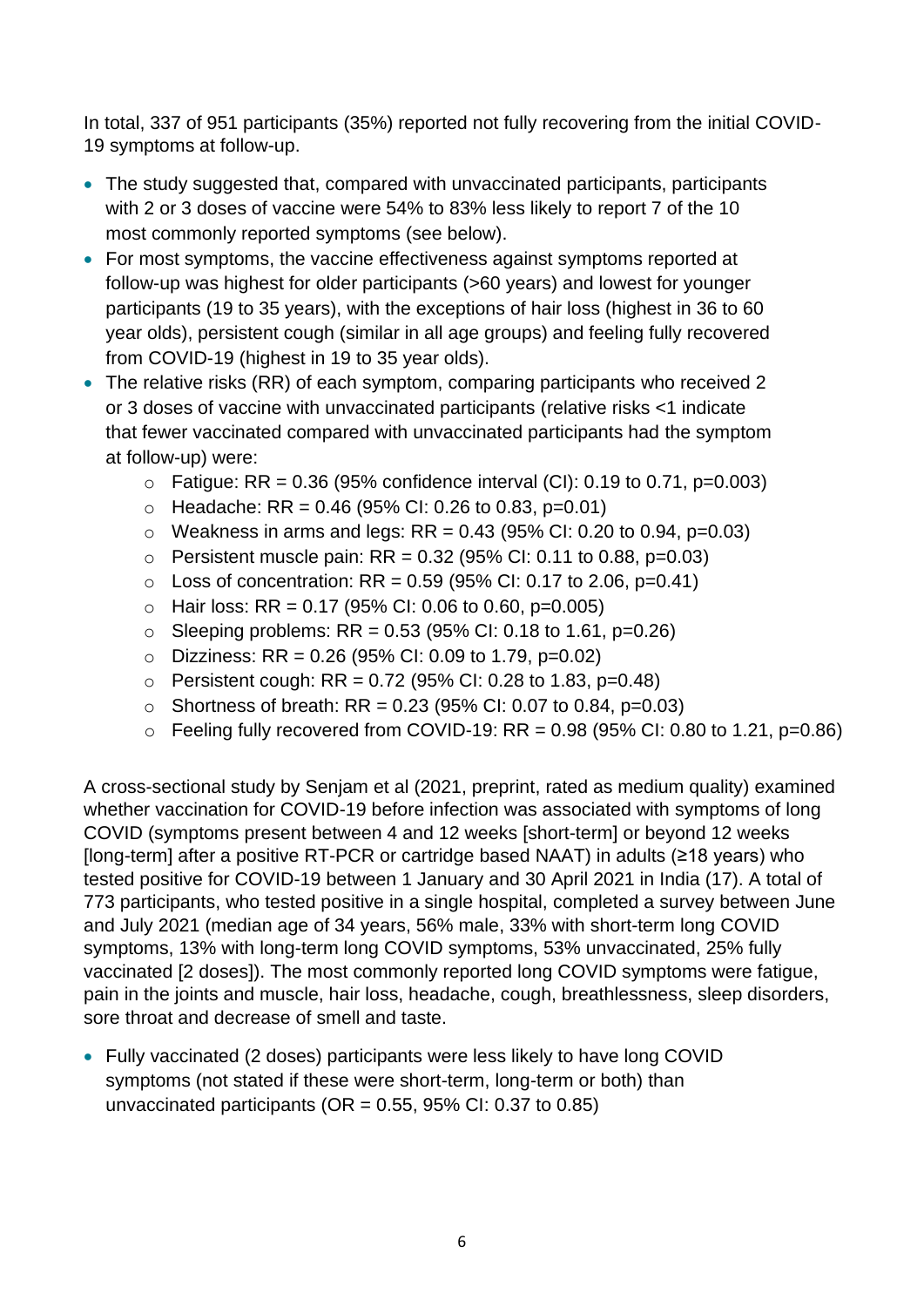A retrospective cohort study by Simon et al (2021, preprint, rated as high quality) examined whether vaccination for COVID-19 before or after infection was associated with long COVID (COVID-19 symptoms present between 12 and 20 weeks after COVID-19 diagnosis) in cases who were diagnosed with, or tested positive for (NAAT or antigen test), COVID-19 between 1 January 2020 and 31 May 2021 in the US (13). In total, 240,648 cases were included, 220,460 (92%) cases were unvaccinated by 12 weeks after their COVID-19 diagnosis, 2,392 (1.0%) cases received 1 dose of vaccine before their diagnosis, and 17,796 (7.4%) cases received 1 dose of vaccine within 12 weeks of their diagnosis. COVID-19 symptoms included: chest pain, palpitations, altered mental state, anorexia, chills, fatigue, fever, malaise, loss of sense of smell, loss of sense of taste, nasal congestion, sore throat, abdominal pain, diarrhoea, digestive changes, nausea, vomiting, arthralgia, muscle weakness, general weakness, myalgia, headache, cough and dyspnoea.

• Cases who were vaccinated before diagnosis were much less likely to have any symptoms of long COVID between 12 and 20 weeks after diagnosis than cases who were unvaccinated up to 12 weeks after their diagnosis ( $OR = 0.22$ ,  $95\%$  CI: 0.20 to 0.25, p<0.005), and even less likely to have more than 1 symptom of long COVID (OR =  $0.11$ , 95% CI: 0.09 to 0.14, p<0.005)

A matched case-control study by Taquet et al (2021, preprint, rated as high quality) examined whether vaccination for COVID-19 before infection (confirmed diagnosis or positive RT-PCR test) was associated with documented consequences of COVID-19 in people in the 6 months after an infection, with infection occurring between 1 January and 31 August 2021, primarily in the US (11). Data was obtained from TriNetX Analytics, which contains data from 59 healthcare organisations and 81 million patients. In total, 9,479 vaccinated cases (n=2,996 with 1 dose and n=6,957 with 2 doses of any vaccine received at least 14 days before infection during the study) were matched with the same number of unvaccinated cases (who had received an influenza vaccine), accounting for age, sex, ethnicity, obesity, socioeconomic deprivation and specific health conditions, as well as date of infection. The mean age of participants was 57 years, 59% were female, and of those who were vaccinated, 65% had the Pfizer vaccine, 9% the Moderna vaccine, 1.6% the Janssen vaccine, and 24% had an unspecified vaccine. A composite long COVID outcome was defined as having a diagnosis of any of the following symptoms in the 6 months after infection: abdominal symptoms, abnormal bleeding, anxiety/depression, chest/throat pain, cognitive symptoms, fatigue, headache, myalgia and other pain, as well as death (to account for differences in survival between vaccinated and unvaccinated participants).

- The study suggested there was no association between vaccination (comparing participants with 2 doses of vaccine with unvaccinated participants) and the composite long COVID outcome in the 6 months after infection: hazard ratio (HR)  $= 1.00$  (95% CI: 0.95 to 1.06); 64.9% and 65.6% of vaccinated and unvaccinated participants had a long COVID symptom respectively.
- However, participants with 2 doses of vaccine, when compared with unvaccinated participants, were less likely to be diagnosed with:
	- $\circ$  Anosmia: HR = 0.68 (95% CI: 0.55 to 0.84, p=0.0004)
	- $\circ$  Fatigue: HR = 0.86 (95% CI: 0.77 to 0.96, p=0.005)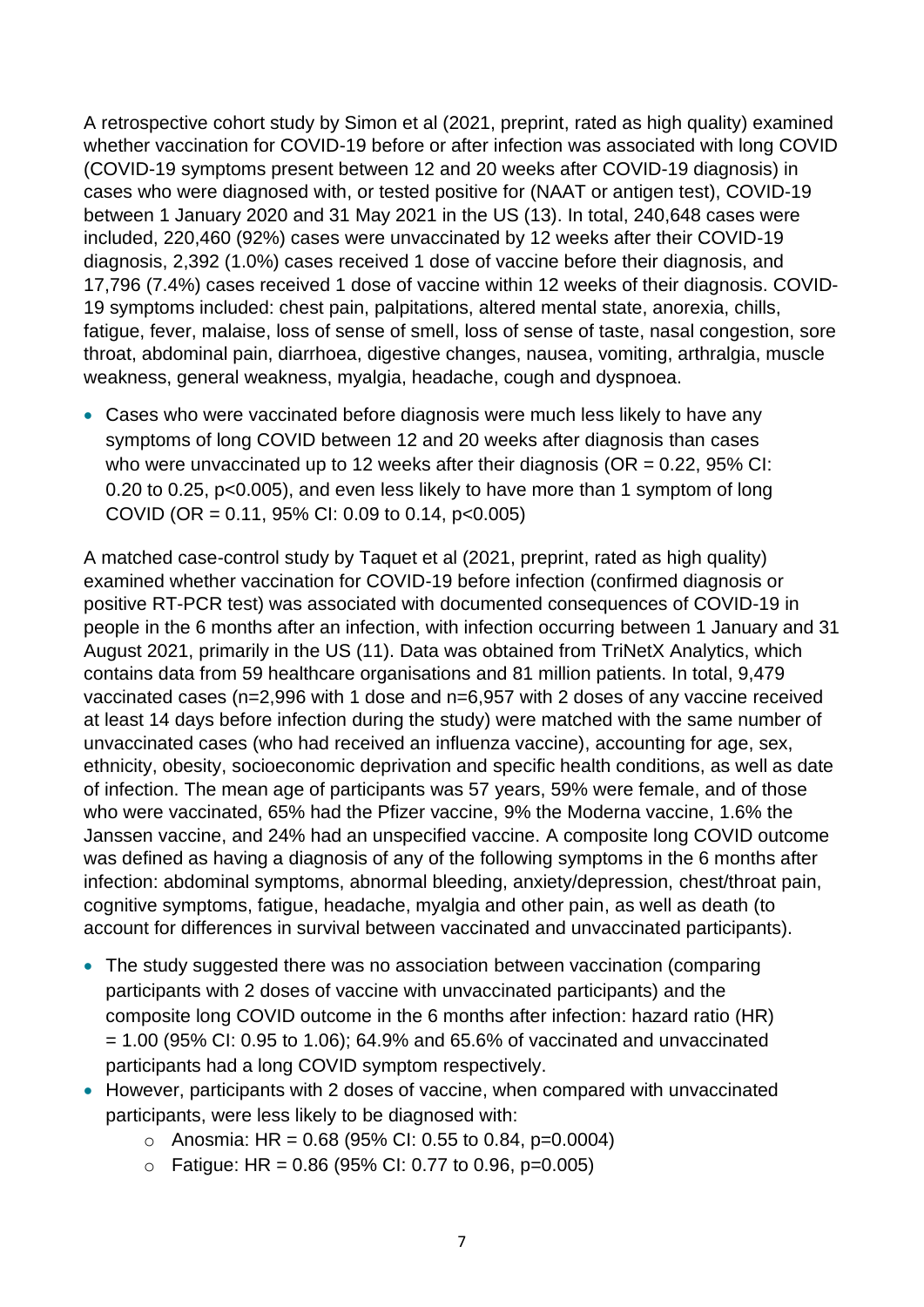- $\circ$  Hair loss: HR = 0.66 (95% CI: 0.54 to 0.81, p<0.0001)
- $\circ$  Interstitial lung disease: HR = 0.74 (95% CI: 0.62 to 0.88, p=0.0006)
- $\circ$  Myalgia: HR = 0.70 (95% CI: 0.59 to 0.84, p<0.0001)
- $\circ$  Other pain: HR = 0.85 (95% CI: 0.76 to 0.96, p=0.007)

#### **Vaccination after infection**

A prospective cohort by Arnold et al (2021, preprint, rated as medium quality) examined the effect of vaccination (with Pfizer or AstraZeneca) on long COVID symptoms in previously unvaccinated participants who were hospitalised with COVID-19 in April and May 2020 and either remained unvaccinated or were vaccinated (Pfizer or AstraZeneca) in January or February 2021 in the UK (7). Vaccinated participants (n=44, median age 64 years, 64% male, 82% symptomatic 8 months after infection) were matched with unvaccinated participants (n=22, median age 55 years, 59% male, 82% symptomatic 8 months after infection), accounting for symptomatology and quality of life at 8 months after infection, and all participants were asked about whether they had symptoms, and whether they had improved, stayed the same, or worsened following vaccination.

• At 1 month after vaccination (or a matched time for unvaccinated cases), more vaccinated participants reported their symptoms improved than unvaccinated participants (23.2% versus 15.4%), and fewer vaccinated participants reported their symptoms worsened than unvaccinated participants (25.6% versus 14.3%, p=0.035 for all differences). A similar percentage of vaccinated and unvaccinated participants had unchanged symptoms (71.1% versus 70.3%).

A prospective cohort (the Office of National Statistics COVID-19 infection survey [CIS]) study by Ayoubkhani et al (2021, preprint, rated as high quality) examined the effect of vaccination on long COVID symptoms in previously unvaccinated adults (18 to 69 years) between 3 February and 5 September 2021 in the UK (8). Participants in the CIS were randomly sampled from UK households, and were visited monthly to both provide a swab for RT-PCR testing and to be asked if they would describe themselves are currently experiencing long COVID (in this analysis, symptoms persisting at least 12 weeks from a confirmed or suspected COVID-19 infection that could not be explained by another health condition). All participants had their first vaccine dose by 5 September 2021 (n=28,356), 45.7% after 3 February 2021, and 83.8% had their second vaccine dose by 5 September 2021 (n=23,753). There were 6,729 participants (23.7%) that reported they had long COVID symptoms, including fever, headache, muscle ache, weakness or tiredness, nausea or vomiting, abdominal pain, diarrhoea, loss of appetite, loss of taste, loss of smell, sore throat, cough, shortness of breath, chest pain, palpitations, vertigo or dizziness, worry or anxiety, low mood or not enjoying anything, trouble sleeping, memory loss or confusion, or difficulty concentrating.

- Both the first and second vaccine doses were associated with reduced odds of reporting long COVID symptoms shortly after vaccination:
	- $\circ$  First vaccine dose: OR = 0.87 (95% CI: 0.81 to 0.93, p<0.001)
	- $\circ$  Second vaccine dose: OR = 0.91 (95% CI: 0.86 to 0.97, p=0.003)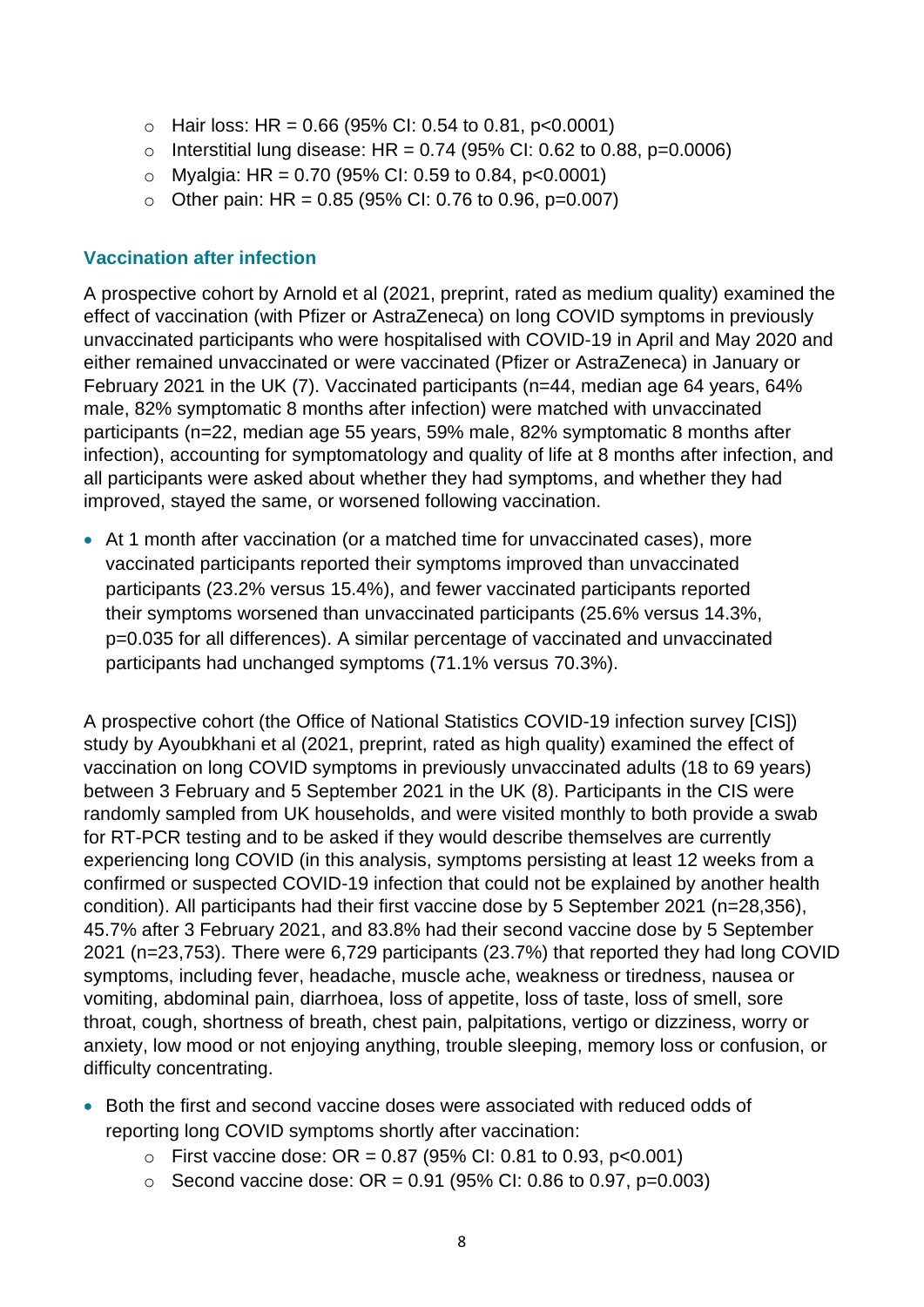- o The second vaccine dose was also associated with a long-term decrease in the odds of reporting long COVID symptoms (p=0.03)
- The results were similar for activity limiting long COVID (n=4,747 reported activity limiting long COVID):
	- $\circ$  First vaccine dose: OR = 0.88 (95% CI: 0.81 to 0.96, p=0.003)
	- $\circ$  Second vaccine dose: OR = 0.91 (95% CI: 0.84 to 0.98, p=0.01)
	- o The second vaccine dose was also associated with a long-term decrease in the odds of reporting long COVID symptoms (p=0.03)
- There was little evidence for differences in results between mRNA and adenovirus vaccine types, and the results suggested that the odds of experiencing most symptoms of long COVID decreased with the first and second doses of vaccine, though these results were relatively imprecise.

A prospective cohort study by Gaber et al (2021, rated as medium quality) asked health care workers in the UK with long COVID whether vaccination between December 2020 and January 2021 changed their long COVID symptoms (10). Of 67 healthcare workers with long COVID receiving the vaccine, 75% had fatigue, 53% had shortness of breath, and 18% had anxiety.

• Several weeks after vaccination, 14 (21%) participants reported an improvement in 1 or more of their symptoms, 8 (12%) participants reported a worsening in symptoms, and 45 (67%) participants reported no change in their symptoms.

An online survey (LongCovidSOS) by Strain et al (2021, preprint, rated as medium quality) asked people in the UK and elsewhere with long COVID (positive RT-PCR or antigen test not required) whether their symptoms improved or worsened following vaccination (21, 22). The survey was completed by 812 respondents (96% above 30 years old, 80% women) in March and April 2021, 41% of participants had a confirmed COVID-19 infection, 50% had the AstraZeneca vaccine, 40% the Pfizer vaccine, 8.6% the Moderna vaccine, 14% had 2 doses of any vaccine, and 40% of participants had at least 30 days between their last vaccine and completing the survey. Long COVID symptoms included fatigue, brain fog, myalgia, shortness of breath, insomnia, chest pain or palpitations, gastrointestinal symptoms, anosmia, autonomic dysfunction, postural orthostatic tachycardia syndrome, persistent cough, fever, rash (including COVID toes) and vascular complications.

- 57% of participants reported an improvement in symptoms after vaccination, 25% of participants reported no change in symptoms, while 19% of participants reported a worsening of symptoms, with Moderna having the most participants report an improvement and least report a deterioration.
- When responses to individual symptoms were grouped together, more participants had all or some of their symptoms improve than worsen:
	- o All improved: 11%
	- o Some improved: 16%
	- o Mixture: 24%
	- o No change: 42%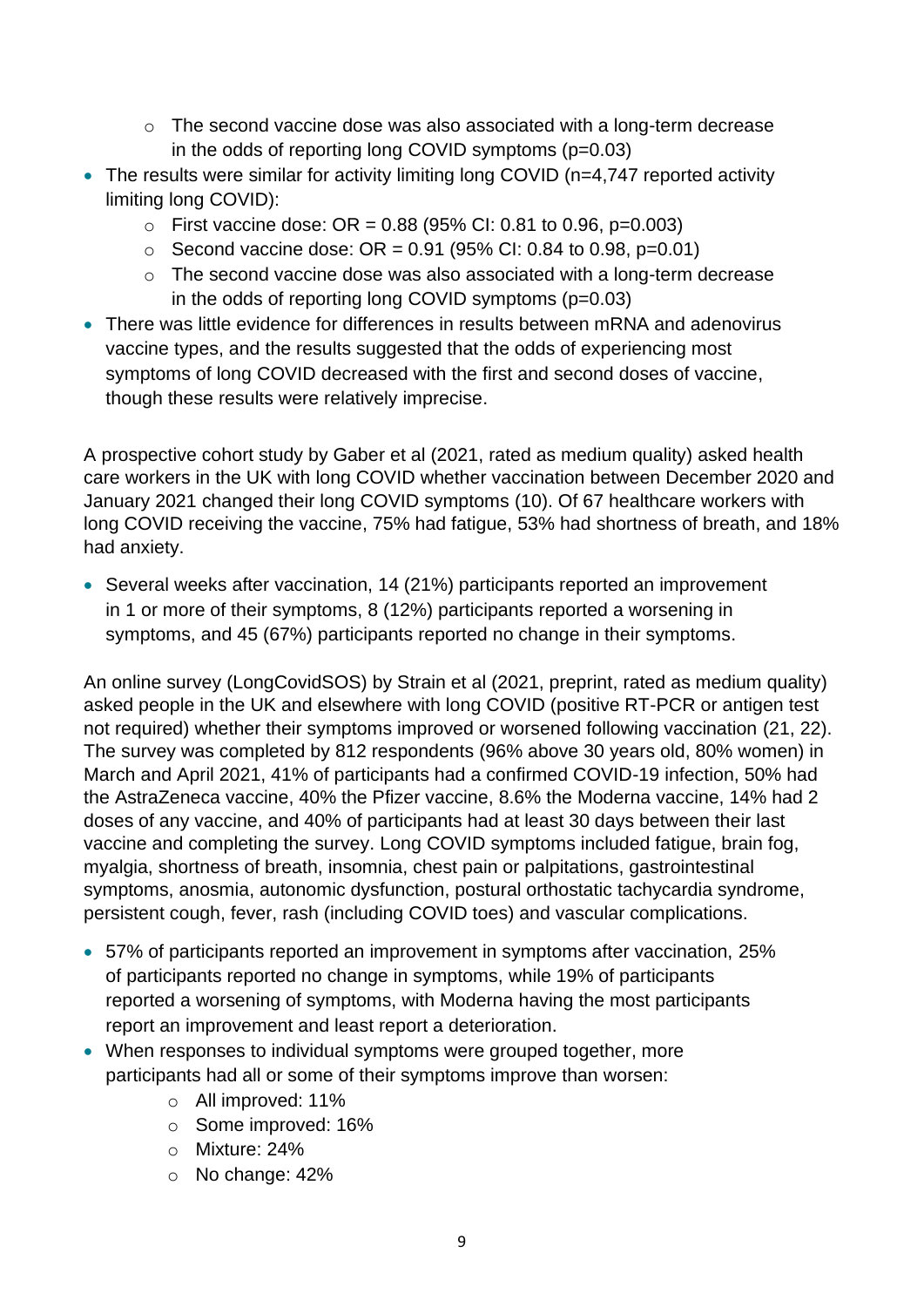- o Some got worse: 3.8%
- o All got worse: 2.9%

An online survey by Scherlinger et al (2022, rated as medium quality) asked Frenchspeaking adults with post-acute sequelae of COVID-19 (PASC, persistent symptoms lasting >4 weeks after probable or confirmed COVID-19 infection and no alternative diagnosis to explain the symptoms) whether their symptoms improved or worsened following vaccination (Pfizer [78%], Moderna [16%], AstraZeneca [4%]) (20). The survey was completed by 567 respondents (median age 44 years, 83% women) in August 2021, 64% of participants had a confirmed COVID-19 infection, 25% had one vaccine dose and 45% had 2 vaccine doses. Symptoms of PASC included fever or chills, fatigue, brain fog, headaches, changing mood or impact on morale, sleeping issues, costal pain, dyspnoea, cough, palpitations, muscle aches, joint pain, paraesthesia or tingling, anosmia or ageusia, diarrhoea or vomiting, spontaneous bruises, and pruritus.

- Of the 380 participants who reported long COVID at the time of vaccination, 117 (31%) reported a global worsening of symptoms (including fever/chills [74%], gastro-intestinal symptoms [70%], paraesthesia [64%] and arthralgia [63%]), whereas 83 (21.8%) reported a global improvement in symptoms (including anosmia [62%] and brain fog [51%]), and 179 (47%) reported no change in symptoms following vaccination.
- The symptoms thought to be affected by vaccination persisted for more than 2 weeks after vaccination in 64% of participants reporting a worsening in symptoms, and in 73% of participants reporting an improvement.
- There was little evidence of differences in results between vaccine types  $(p=0.60)$

A retrospective cohort study by Simon et al (2021, preprint, rated as high quality), detailed above, examined whether vaccination for COVID-19 before or after infection was associated with long COVID (COVID-19 symptoms present between 12 and 20 weeks after COVID-19 diagnosis) in cases who were diagnosed with, or tested positive for (NAAT or antigen test), COVID-19 between 1 January 2020 and 31 May 2021 in the US (13).

- Cases who were vaccinated 0 to 4 weeks after diagnosis were much less likely to have any symptoms of long COVID between 12 and 20 weeks after diagnosis than cases who were unvaccinated up to 12 weeks after their diagnosis ( $OR =$ 0.38, 95% CI: 0.35 to 0.41, p<0.005), and even less likely to have more than 1 symptom of long COVID (OR =  $0.19$ , 95% CI: 0.16 to 0.22, p<0.005)
- Cases who were vaccinated 4 to 8 weeks after diagnosis were less likely to have any symptoms of long COVID between 12 and 20 weeks after diagnosis than cases who were unvaccinated up to 12 weeks after their diagnosis ( $OR = 0.54$ , 95% CI: 0.51 to 0.57, p<0.005), and much less likely to have more than 1 symptom of long COVID (OR =  $0.32$ , 95% CI: 0.29 to 0.35, p<0.005)
- Cases who were vaccinated 8 to 12 weeks after diagnosis were less likely to have any symptoms of long COVID between 12 and 20 weeks after diagnosis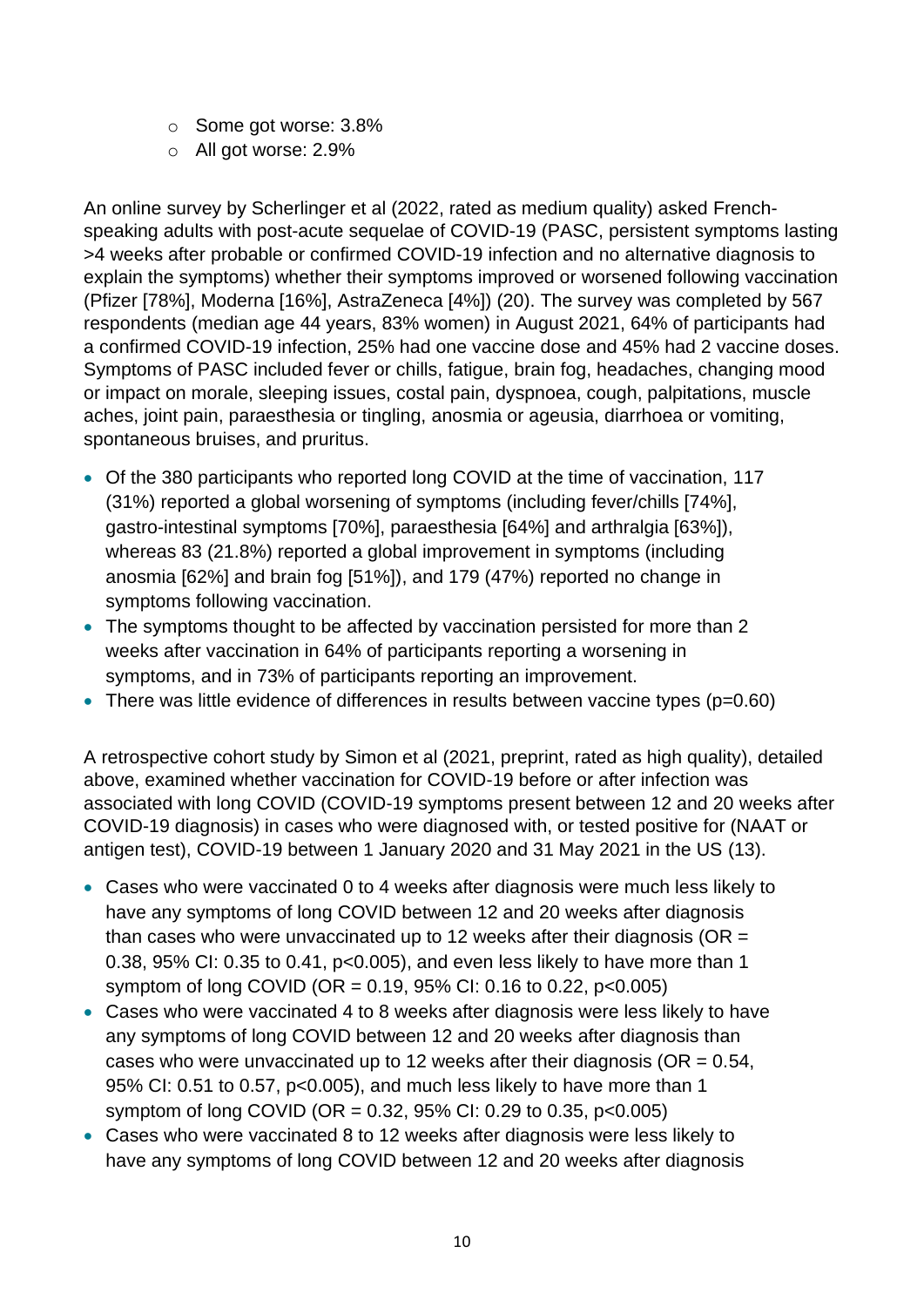than cases who were unvaccinated up to 12 weeks after their diagnosis ( $OR =$ 0.75, 95% CI: 0.71 to 0.78, p<0.005), and much less likely to have more than 1 symptom of long COVID (OR =  $0.46$ , 95% CI: 0.43 to 0.49, p<0.005)

A prospective cohort (ComPaRe long COVID cohort) study by Tran et al (2021, preprint, rated as high quality) examined the effect of vaccination on long COVID symptoms in adults (≥18 years old) who had a COVID-19 infection (confirmed or suspected) and subsequent long COVID symptoms (symptoms persisting >3 weeks past initial infection) between November 2020 and May 2021 in France (15). Participants (n=910, median age of 47 years, 80.5% female, median of 10.7 months of symptoms) were contacted every 60 days and asked about 53 COVID-19 symptoms (to form a COVID ST score, from 0 to 53, representing the number of different symptoms), and every 45 days and asked about vaccination status. Vaccinated (n=455) and unvaccinated (n=455) participants were matched on sex, age, education, comorbidities, confirmed COVID-19 infection, hospitalisation for COVID-19, time from COVID-19 infection and COVID-19 symptoms.

- Long COVID symptoms were less severe in vaccinated compared with unvaccinated participants 120 days after recruitment (mean difference in COVID ST score = -1.8, 95% CI: -2.5 to -1.0), and more vaccinated than unvaccinated participants had remission of all long COVID symptoms (16.6% versus 7.5%, HR  $= 1.97, 95\% \text{ Cl: } 1.23 \text{ to } 3.15$
- The impact of long COVID on the lives of vaccinated participants was also less than unvaccinated participants (mean difference in COVID impact score = -3.3, 95% CI: -6.2 to -0.5), and fewer vaccinated participants found their symptoms unacceptable (38.9% versus 46.4%, risk difference = -7.5%, 95% CI: -14.4% to -0.5%)

An online survey conducted by Wanga et al (2021, rated as medium quality) compared long-term symptom changes after receiving a COVID-19 vaccination in adults with and without a previous COVID-19 infection in the US (14). The survey was completed in April 2021 (n=100 COVID-19 cases, n=285 adults who had always received a negative COVID-19 test result), and long-term symptoms were defined as symptoms lasting longer than 4 weeks after a positive test for COVID-19 cases, and symptoms lasting longer than 4 weeks after they first started for adults who never had COVID-19. The analysis accounted for sex, age, region, race and ethnicity and education. Long-term symptoms included change in mood, change in smell or taste, chest pain or pressure, cough, diarrhoea, difficulty thinking clearly, concentrating, forgetfulness, memory loss or "brain fog", fatigue, tired, or weakness, fever or chills, hair loss, headache, joint or muscle pain, nausea or vomiting, palpitations (heart racing or pounding), post-exertional malaise (worsening of symptoms after even minor physical, mental, or emotional exertion), problems sleeping, shortness of breath or breathlessness, sore throat, stomach pain, or other symptoms.

- COVID-19 cases were more likely to report that the vaccine improved their longterm symptoms than adults who never tested positive for COVID-19 (28.7% versus 15.7%, p=0.023)
- However COVID-19 cases were also more likely to report that their symptoms worsened following the vaccination (although this was not statistically significant,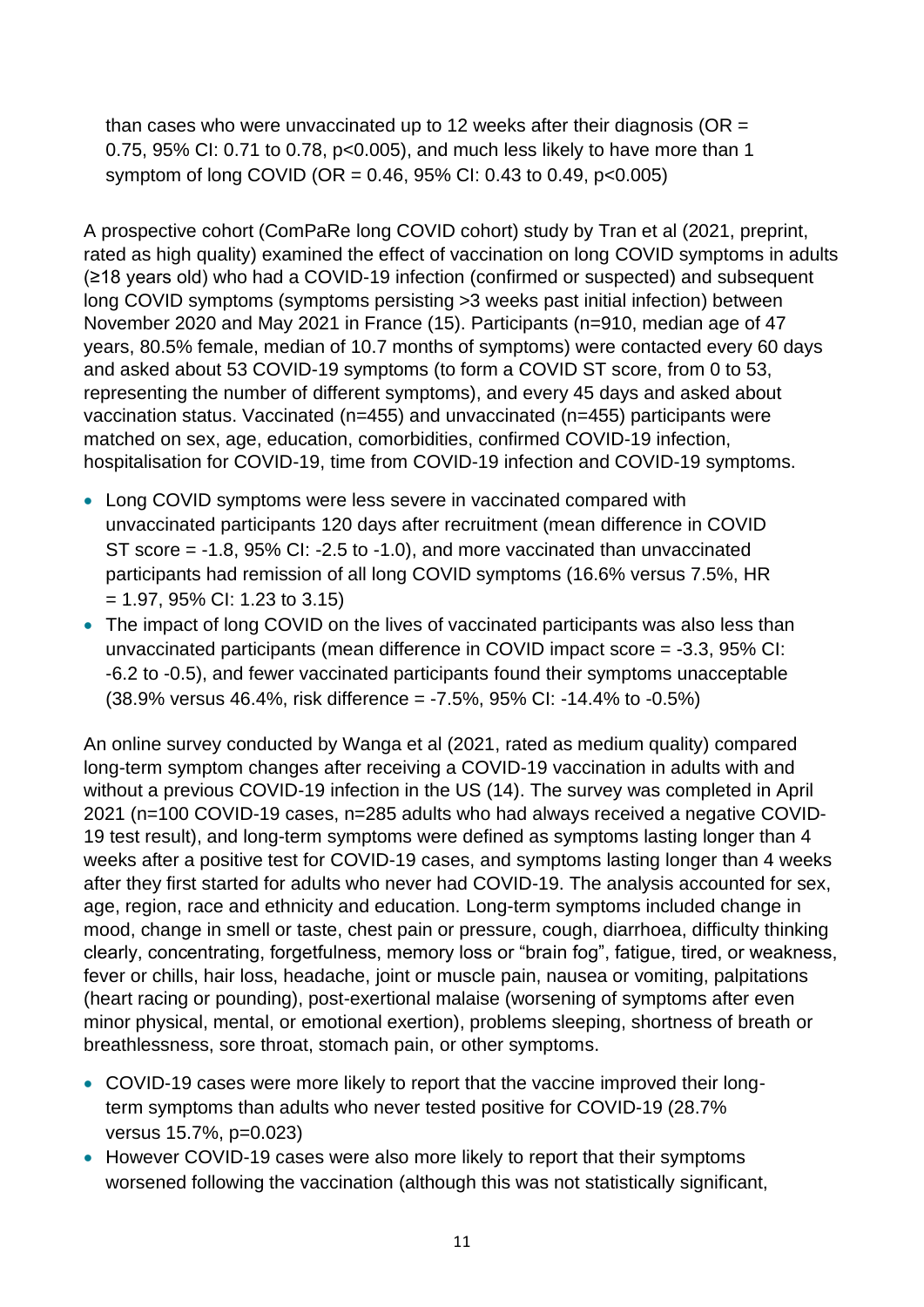16.1% versus 11.2%, p=0.27), and that their symptoms were gone before receiving the vaccine (28.4% versus 13.1%, p=0.007)

• Fewer COVID-19 cases reported that the vaccine did not affect their symptoms at all (26.4% versus 59.2%)

#### **Research in progress**

Four additional studies were identified that are still in progress:

- An NIHR funded study by Prieto-Alhambra et al will examine the effect of different COVID-19 vaccines on long COVID in the UK (23).
- A study by Massey et al (Project COVID Recovery: Vaccination Study) will measure the changes in participants' moderate to severe PASC symptoms at 6, 12 and 15 weeks after vaccination in the US (24).
- A study by Premkumar et al (EvaLongCovid, NCT05107271) will measure long haul COVID-19 related symptoms in adults with chronic liver disease in India (25).
- A randomised controlled trial by the Área de Ensayos Clínicos (EUCTR2021-003331-28- ES) will randomise adults with COVID symptoms persisting 3 weeks after the acute phase of COVID-19 in Spain to either the Pfizer vaccine or placebo, and measure the change in frequency and intensity of symptoms (26).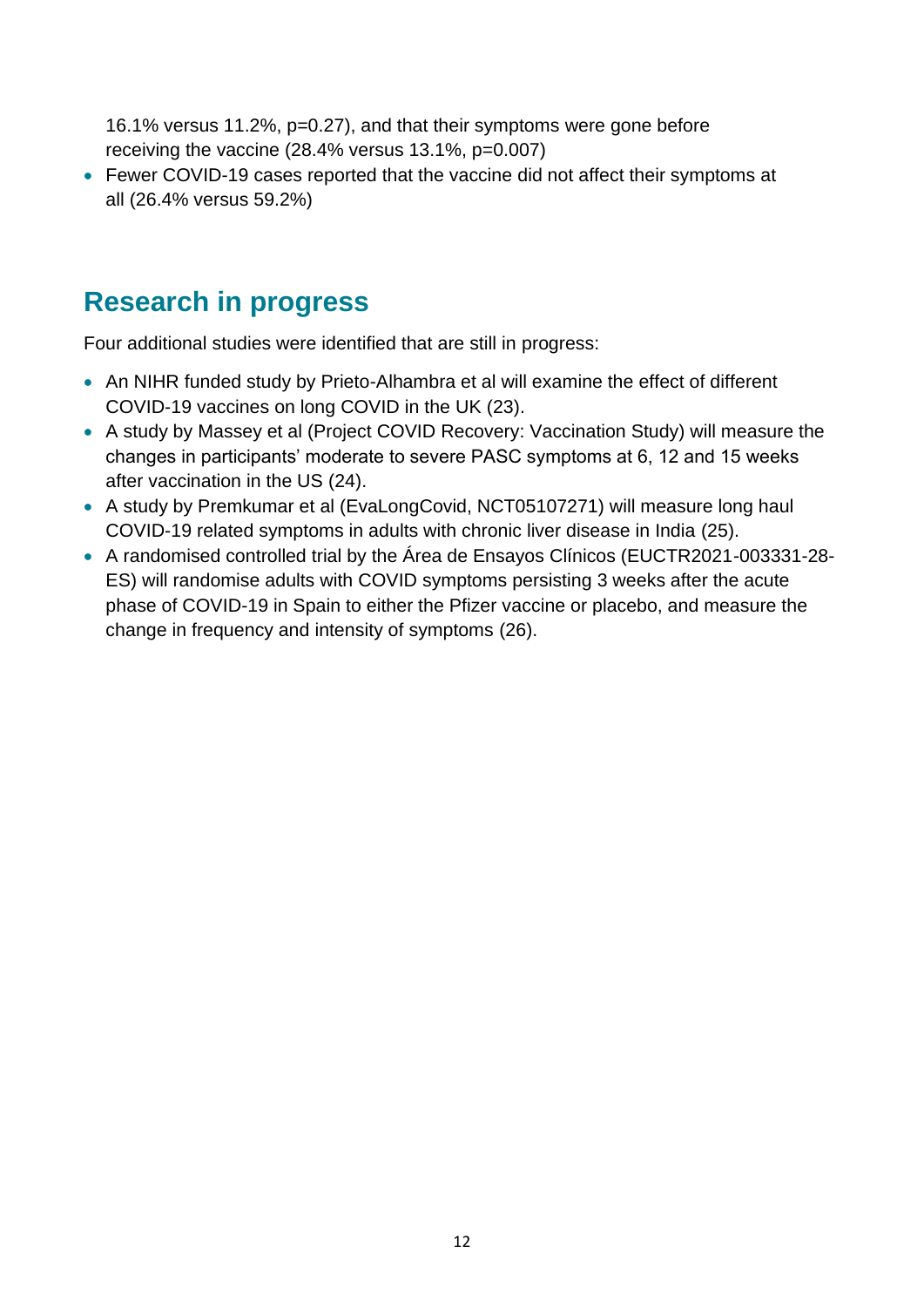### **Research Limitations**

Most studies included in this report compared people with COVID-19 or long COVID who were vaccinated with people who were not vaccinated. As there are many differences between people who are and are not vaccinated, there is a risk in all these studies that factors other than vaccination status may have influenced the results (in any direction), although some studies accounted for this well (8, 11-13, 15). The selection of participants may also have affected the results, especially for the online surveys, as people may have chosen to take part because they had either good or poor experiences with long COVID and vaccination, and for studies that recruited from hospitals, where participants may have had more severe disease or comorbidities. In studies where participants report on symptom change shortly after vaccination, the results may reflect short-term reactions to vaccination in addition to changes in long-term symptoms.

Long COVID was defined inconsistently across studies, both in terms of the symptoms that would comprise long COVID, but also the time frame in which the symptoms needed to be present (long COVID, or post-COVID syndrome, in the UK is typically defined as COVID-19 symptoms beyond 12 weeks). This is particularly true of the studies were long COVID was defined as a composite of several different symptoms. This increased the heterogeneity between studies, though as the results were still relatively consistent, this may also be considered a strength. The studies were also conducted at different points in the pandemic and in different countries, and notably no studies accounted for, or reported on, the COVID-19 variant in their analyses.

The studies where vaccination occurred before infection only included people who were infected with COVID-19, meaning no effect of vaccination on preventing COVID-19 infection in the first place was included in the results. As such, the total effect of vaccination on prevention of long COVID will have been underestimated.

#### **Review limitations**

This summary was produced at pace over several days so formal data extraction was not conducted. Most of the work was completed by one reviewer, although all narrative summaries were checked by a second reviewer.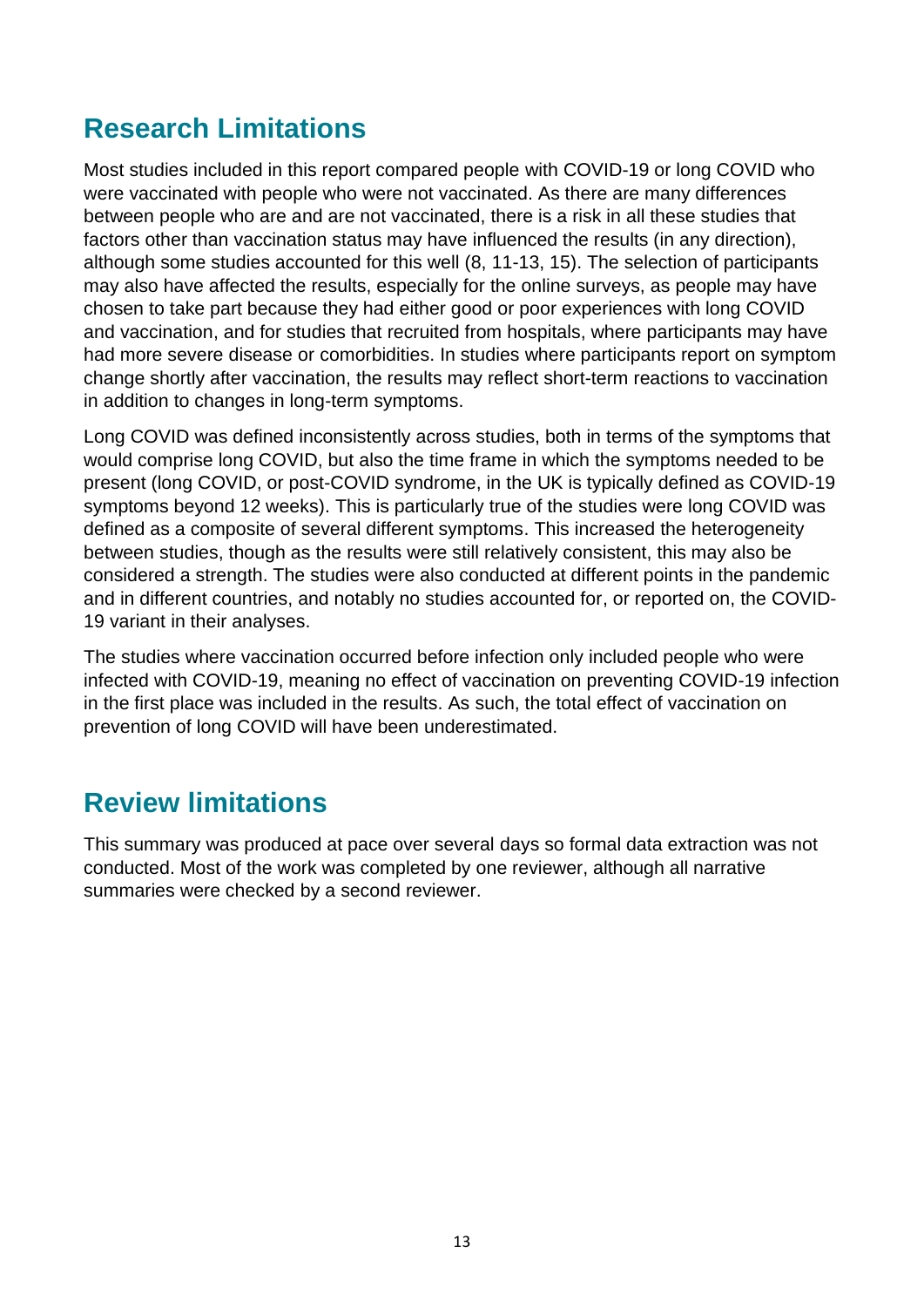### **Conclusion**

There is evidence that vaccinated people who are subsequently infected with COVID-19 are less likely to report symptoms of long COVID than unvaccinated people, in the short term (4 weeks after infection), medium term (12 to 20 weeks after infection) and long term (6 months after infection). This is in addition to any benefit of vaccination in preventing COVID-19 infection (5). There is also evidence that unvaccinated people with long COVID who were subsequently vaccinated had, on average, reduced long COVID symptoms (though some people reported worsened symptoms after vaccination). Additionally, there was evidence that unvaccinated people with long COVID who were subsequently vaccinated reported fewer long COVID symptoms than those who remained unvaccinated. However, there is a risk of bias across all studies due to differences in people who were vaccinated and unvaccinated, the measurement of outcomes, and in the selection of participants.

#### **Acknowledgement**

We would like to thank colleagues within the Public Health Advice, Guidance and Expertise function who either reviewed or input into aspects of the review, particularly Graham Burns, Andrew Lee, Jamie Lopez Bernal, and Allison Streetly.

#### **Disclaimer**

UKHSA's rapid reviews aim to provide the best available evidence to decision makers in a timely and accessible way, based on published peer-reviewed scientific papers, unpublished reports and papers on preprint servers. Please note that the reviews: i) use accelerated methods and may not be representative of the whole body of evidence publicly available; ii) have undergone an internal, but not independent, peer review; and iii) are only valid as of the date stated on the review.

In the event that this review is shared externally, please note additionally, to the greatest extent possible under any applicable law, that UKHSA accepts no liability for any claim, loss or damage arising out of, or connected with the use of, this review by the recipient and/or any third party including that arising or resulting from any reliance placed on, or any conclusions drawn from, the review.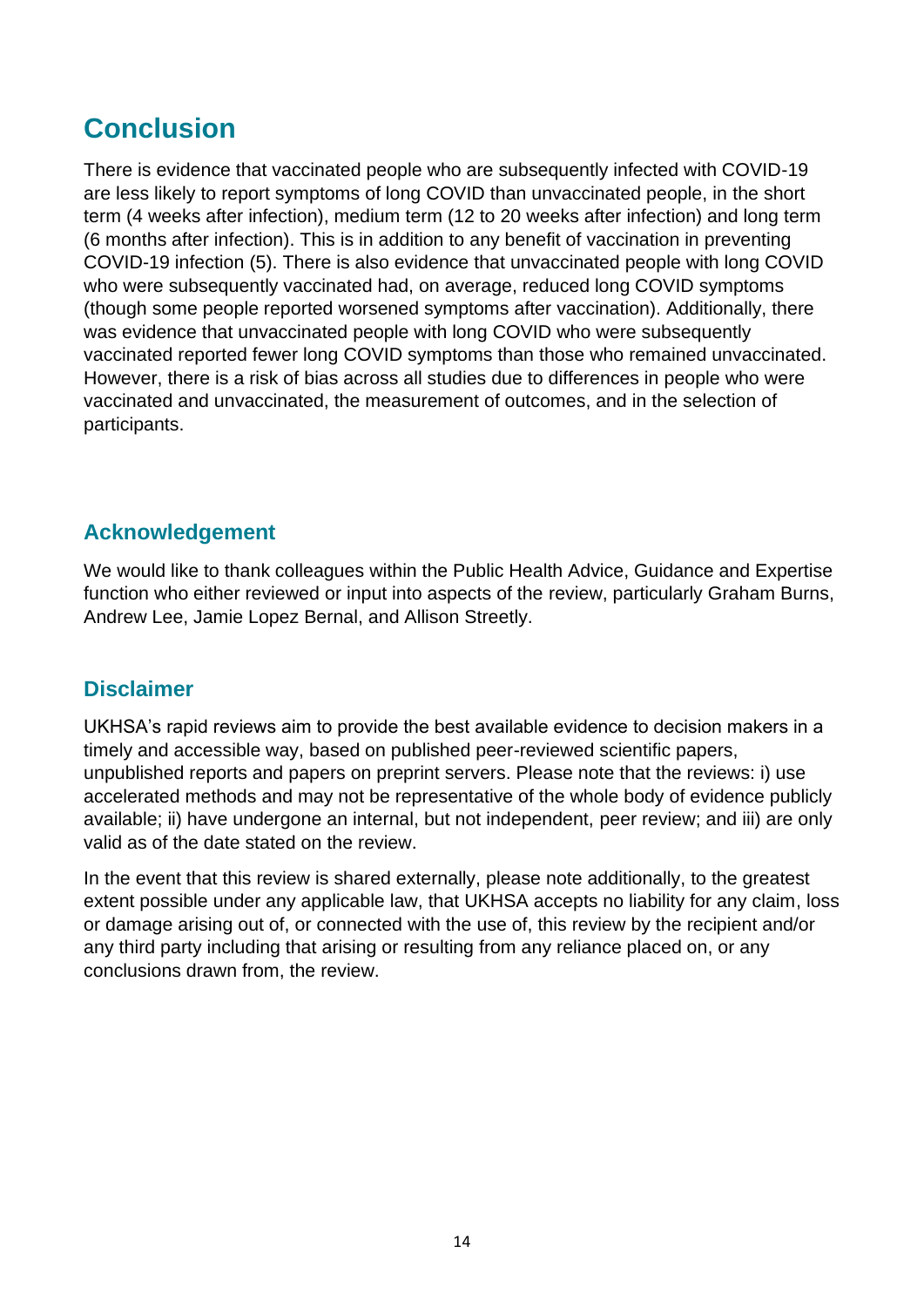### **References**

- 1. Ledford H. Do vaccines protect against long COVID? What the data say. Nature. 2021;599(7886):546-8. Available from:<https://doi.org/10.1038/d41586-021-03495-2>
- 2. Venkatesan P. Do vaccines protect from long COVID? Lancet Resir Med. 2022. Available from: [https://doi.org/10.1016/S2213-2600\(22\)00020-0](https://doi.org/10.1016/S2213-2600(22)00020-0)
- 3. National Institute for Health and Care Excellence (NICE), Scottish Intercollegiate Guidelines Network (SIGN), Royal College of General Practitioners (RCGP). COVID-19 rapid guideline: managing the long-term effects of COVID-19. 2022. Available from: <https://www.nice.org.uk/guidance/ng188>
- 4. Office of National Statistics. Prevalence of ongoing symptoms following coronavirus (COVID-19) infection in the UK : 6 January 2022. 2022. Available from: [https://www.ons.gov.uk/peoplepopulationandcommunity/healthandsocialcare/conditionsandd](https://www.ons.gov.uk/peoplepopulationandcommunity/healthandsocialcare/conditionsanddiseases/bulletins/prevalenceofongoingsymptomsfollowingcoronaviruscovid19infectionintheuk/6january2022) [iseases/bulletins/prevalenceofongoingsymptomsfollowingcoronaviruscovid19infectionintheuk](https://www.ons.gov.uk/peoplepopulationandcommunity/healthandsocialcare/conditionsanddiseases/bulletins/prevalenceofongoingsymptomsfollowingcoronaviruscovid19infectionintheuk/6january2022) [/6january2022](https://www.ons.gov.uk/peoplepopulationandcommunity/healthandsocialcare/conditionsanddiseases/bulletins/prevalenceofongoingsymptomsfollowingcoronaviruscovid19infectionintheuk/6january2022)
- 5. UK Health Security Agency. SARS-CoV-2 variants of concern and variants under investigation in England: Technical briefing 34. 2022. Available from: [https://assets.publishing.service.gov.uk/government/uploads/system/uploads/attachment\\_da](https://assets.publishing.service.gov.uk/government/uploads/system/uploads/attachment_data/file/1046853/technical-briefing-34-14-january-2022.pdf) [ta/file/1046853/technical-briefing-34-14-january-2022.pdf](https://assets.publishing.service.gov.uk/government/uploads/system/uploads/attachment_data/file/1046853/technical-briefing-34-14-january-2022.pdf)
- 6. UK Health Security Agency. COVID-19 vaccination programme: Information for healthcare practitioners. 2021. Available from: [https://assets.publishing.service.gov.uk/government/uploads/system/uploads/attachment\\_da](https://assets.publishing.service.gov.uk/government/uploads/system/uploads/attachment_data/file/1042558/COVID-19-vaccine-information-for-healthcare-practitioners-21Dec21.pdf) [ta/file/1042558/COVID-19-vaccine-information-for-healthcare-practitioners-21Dec21.pdf](https://assets.publishing.service.gov.uk/government/uploads/system/uploads/attachment_data/file/1042558/COVID-19-vaccine-information-for-healthcare-practitioners-21Dec21.pdf)
- 7. Arnold DT, Milne A, Samms E, Stadon L, Maskell NA, Hamilton FW. Are vaccines safe in patients with Long COVID? A prospective observational study. medRxiv. 2021. Available from:<https://doi.org/10.1101/2021.03.11.21253225>
- 8. Ayoubkhani D, Bermingham C, Pouwels KB, Glickman M, Nafilyan V, Zaccardi F, et al. Changes in the trajectory of Long Covid symptoms following COVID-19 vaccination: community-based cohort study. medRxiv. 2021. Available from: <https://doi.org/10.1101/2021.12.09.21267516>
- 9. Antonelli M, Penfold RS, Merino J, Sudre CH, Molteni E, Berry S, et al. Risk factors and disease profile of post-vaccination SARS-CoV-2 infection in UK users of the COVID Symptom Study app: a prospective, community-based, nested, case-control study. Lancet Infect Dis. 2022;22(1):43-55. Available from: <https://www.ncbi.nlm.nih.gov/pubmed/34480857>
- 10. Gaber TA-ZK, Ashish A, Unsworth A, Martindale J. Are mRNA covid 19 vaccines safe in long covid patients? A health care workers perspective. British journal of medical practitioners. 2021;14(1). Available from: [https://www.bjmp.org/content/are-mrna-covid-19](https://www.bjmp.org/content/are-mrna-covid-19-vaccines-safe-long-covid-patients-health-care-workers-perspective) [vaccines-safe-long-covid-patients-health-care-workers-perspective](https://www.bjmp.org/content/are-mrna-covid-19-vaccines-safe-long-covid-patients-health-care-workers-perspective)
- 11. Taquet M, Dercon Q, Harrison PJ. Six-month sequelae of post-vaccination SARS-CoV-2 infection: a retrospective cohort study of 10,024 breakthrough infections. medRxiv. 2021. Available from:<https://doi.org/10.1101/2021.10.26.21265508>
- 12. Al-Aly Z, Bowe B, Xie Y. Long Covid after Breakthrough COVID-19: the post-acute sequelae of breakthrough COVID-19. ResearchSquare. 2021. Available from: <https://www.researchsquare.com/article/rs-1062160/v1>
- 13. Simon MA, Luginbuhl RD, Parker R. Reduced Incidence of Long-COVID Symptoms Related to Administration of COVID-19 Vaccines Both Before COVID-19 Diagnosis and Up to 12 Weeks After. medRxiv. 2021. Available from:<https://doi.org/10.1101/2021.11.17.21263608>
- 14. Wanga V, Chevinsky JR, Dimitrov LV, Gerdes ME, Whitfield GP, Bonacci RA, et al. Long-Term Symptoms Among Adults Tested for SARS-CoV-2 - United States, January 2020-April 2021. MMWR Morbidity and mortality weekly report. 2021;70(36):1235-41. Available from: <http://dx.doi.org/10.15585/mmwr.mm7036a1>
- 15. Tran V-T, Perrodeau E, Saldanha J, Pane I, Ravaud P. Efficacy of COVID-19 Vaccination on the Symptoms of Patients With Long COVID: A Target Trial Emulation Using Data From the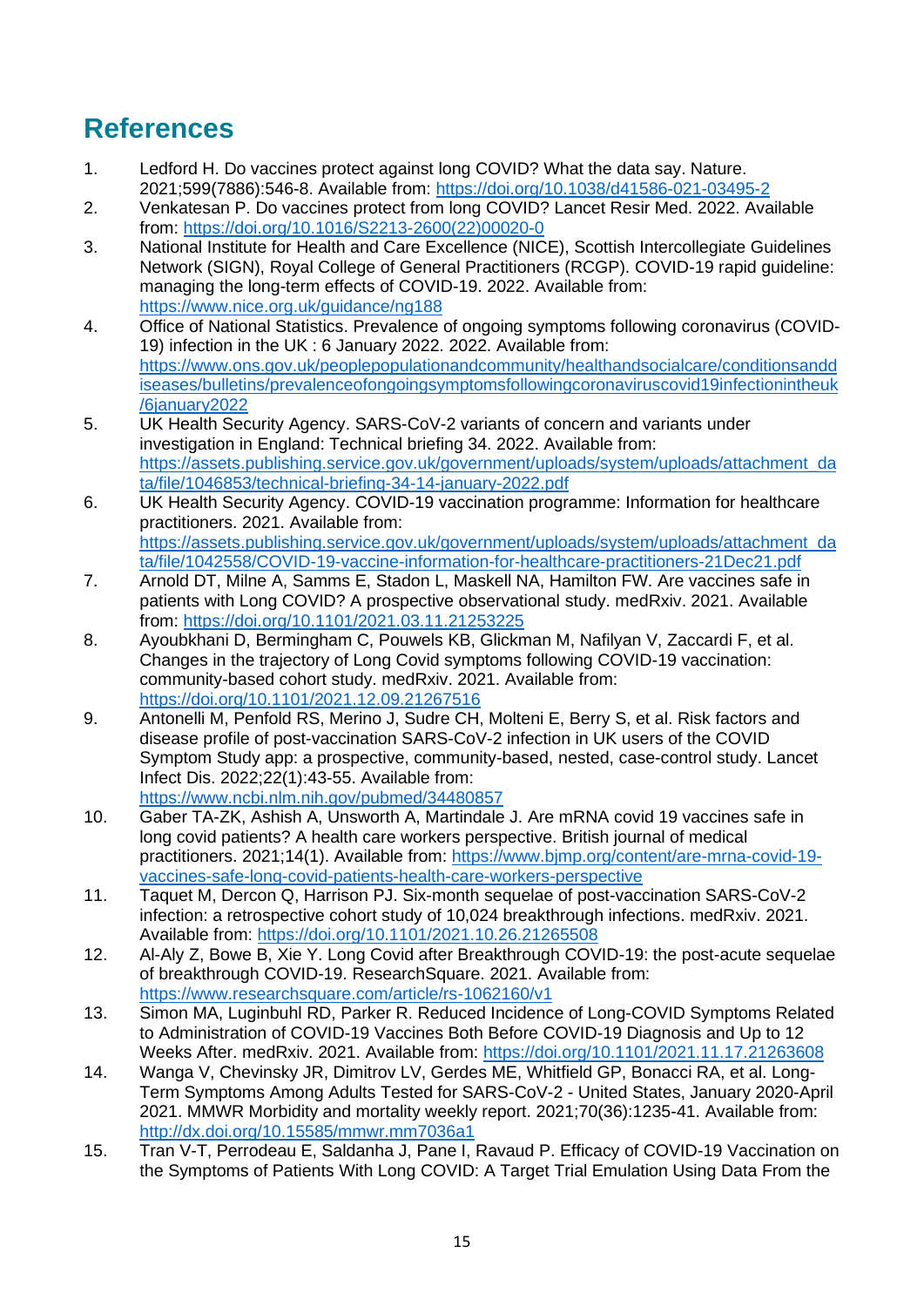ComPaRe e-Cohort in France. SSRN. 2021. Available from: [https://papers.ssrn.com/sol3/papers.cfm?abstract\\_id=3932953](https://papers.ssrn.com/sol3/papers.cfm?abstract_id=3932953)

- 16. Arjun MC, Singh AK, Pal D, Das K, Gajjala A, Venkateshan M, et al. Prevalence, characteristics, and predictors of Long COVID among diagnosed cases of COVID-19. medRxiv. 2022. Available from:<https://doi.org/10.1101/2022.01.04.21268536>
- 17. Senjam SS, Balhara YPS, Kumar P, Nichal N, Manna S, Madan K, et al. Assessment of Post COVID-19 Health Problems and its Determinants in North India: A descriptive cross section study. medRxiv. 2021. Available from:<https://doi.org/10.1101/2021.10.03.21264490>
- 18. Herman B, Viwattanakulvanid P, Dzulhadj A, Oo AC, Patricia K, Pongpanich S. EFFECT OF FULL VACCINATION AND POST-COVID OLFACTORY DYSFUNCTION IN RECOVERED COVID-19 PATIENT. A RETROSPECTIVE LONGITUDINAL STUDY WITH PROPENSITY MATCHING. medRxiv. 2022. Available from:<https://doi.org/10.1101/2022.01.10.22269007>
- 19. Kuodi P, Gorelik Y, Zayyad H, Wertheim O, Wiegler KB, Jabal KA, et al. Association between vaccination status and reported incidence of post-acute COVID-19 symptoms in Israel: a cross-sectional study of patients infected between March 2020 and November 2021. medRxiv. 2022. Available from:<https://doi.org/10.1101/2022.01.05.22268800>
- 20. Scherlinger M, Pijnenburg L, Chatelus E, Arnaud L, Gottenberg JE, Sibilia J, et al. Effect of SARS-CoV-2 vaccination on symptoms from post-acute COVID syndrome: results from the national VAXILONG survey. medRxiv. 2021. Available from: <https://doi.org/10.1101/2021.10.11.21264849>
- 21. Strain WD, Sherwood O, Banerjee A, Togt VVD, Hishmeh L, Rossman J. The Impact of COVID Vaccination on Symptoms of Long COVID. An International Survey of People with Lived Experience of Long COVID. SSRN. 2021. Available from: [https://papers.ssrn.com/sol3/papers.cfm?abstract\\_id=3868856](https://papers.ssrn.com/sol3/papers.cfm?abstract_id=3868856)
- 22. Sherwood O, Strain WD, Rossman J. The impact of COVID vaccination on symptoms of Long Covid. An international survey of 900 people with lived experience. Patient safety learning hub. 2021. Available from: [https://www.pslhub.org/learn/coronavirus-covid19/data](https://www.pslhub.org/learn/coronavirus-covid19/data-and-statistics/the-impact-of-covid-vaccination-on-symptoms-of-long-covid-an-international-survey-of-900-people-with-lived-experience-may-2021-r4636/)[and-statistics/the-impact-of-covid-vaccination-on-symptoms-of-long-covid-an-international](https://www.pslhub.org/learn/coronavirus-covid19/data-and-statistics/the-impact-of-covid-vaccination-on-symptoms-of-long-covid-an-international-survey-of-900-people-with-lived-experience-may-2021-r4636/)[survey-of-900-people-with-lived-experience-may-2021-r4636/](https://www.pslhub.org/learn/coronavirus-covid19/data-and-statistics/the-impact-of-covid-vaccination-on-symptoms-of-long-covid-an-international-survey-of-900-people-with-lived-experience-may-2021-r4636/)
- 23. Prieto-Alhambra D, Jödicke A, Strauss V. Impact of COVID-19 vaccination on preventing Long COVID: a population-based cohort study using linked NHS data. University of Oxford News and Events. 2022. Available from: [https://www.ox.ac.uk/news/2021-07-19-new](https://www.ox.ac.uk/news/2021-07-19-new-research-studies-help-diagnose-and-treat-long-covid-funded-nihr)[research-studies-help-diagnose-and-treat-long-covid-funded-nihr](https://www.ox.ac.uk/news/2021-07-19-new-research-studies-help-diagnose-and-treat-long-covid-funded-nihr)
- 24. Massey D, Berrent D, Akrami A, Assaf G, Davis H, Harris K, et al. Change in Symptoms and Immune Response in People with Post-Acute Sequelae of SARS-Cov-2 Infection (PASC) After SARS-Cov-2 Vaccination. medRxiv. 2021. Available from: <https://doi.org/10.1101/2021.07.21.21260391>
- 25. Postgraduate Institute of Medical Education and Research. Evaluation of Long Haul COVID-19 and Vaccine Immunogenicity in Patients With Liver Disease. clinicaltrialsgov. 2021. Available from:<https://clinicaltrials.gov/ct2/show/NCT05107271>
- 26. Rodero FG. Randomized, double-blind, placebo-controlled clinical trial to evaluate the efficacy and safety of the COMIRNATY vaccine (COVID-19 mRNA vaccine, Pfizer-BioNTech) in people with long COVID. ICTRP. 2021. Available from: <http://www.who.int/trialsearch/Trial2.aspx?TrialID=EUCTR2021-003331-28-ES>
- 27. Tricco A, Langlois E, Straus S, World Health Organization. Rapid reviews to strengthen health policy and systems: a practical guide. 2017:119. Available from: <https://www.who.int/alliance-hpsr/resources/publications/rapid-review-guide/en/>
- 28. Academy of Nutrition and Dietetics. Evidence Analysis Manual: Steps in the Academy Evidence Analysis Process. Available from: [https://www.andeal.org/evidence-analysis](https://www.andeal.org/evidence-analysis-manual)[manual:](https://www.andeal.org/evidence-analysis-manual) Academy of Nutrition and Dietetics.: 2016.
- 29. Agency for Healthcare Research and Quality (AHRQ). Systems to rate the strength of scientific evidence. Evidence report/technology assessment (Summary). 2002. Available from:<https://www.ncbi.nlm.nih.gov/books/NBK33881/>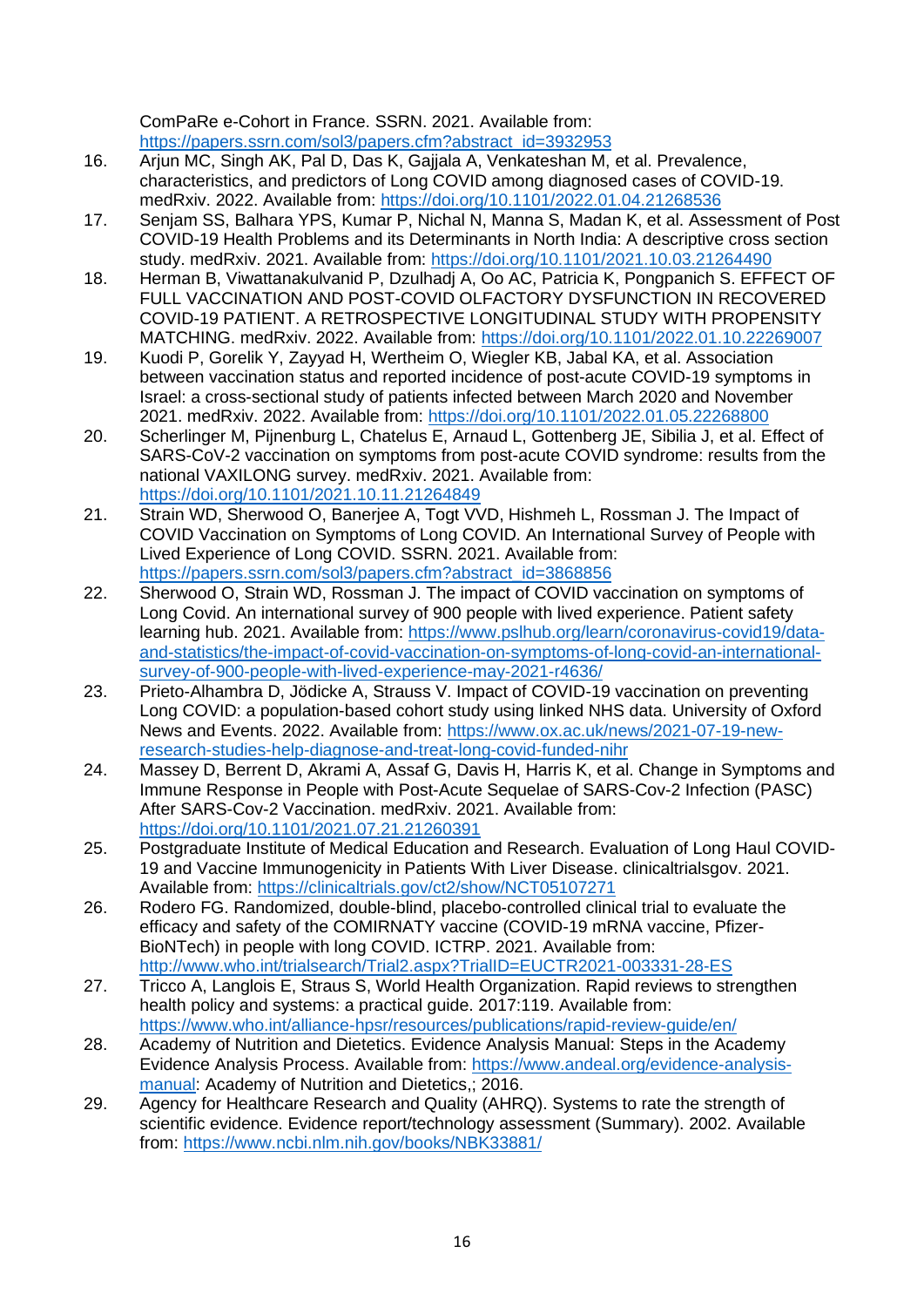| Table 1: Study characteristics |  |
|--------------------------------|--|
|--------------------------------|--|

| <b>Study</b>  | Country, date                                                                                 | <b>Population</b>                                                                                            | Sample size                                                                                    | Vaccine(s)                                                             | <b>Long COVID definition</b>                                                                                                                                                                                                                                                                                                                                                                                                        |
|---------------|-----------------------------------------------------------------------------------------------|--------------------------------------------------------------------------------------------------------------|------------------------------------------------------------------------------------------------|------------------------------------------------------------------------|-------------------------------------------------------------------------------------------------------------------------------------------------------------------------------------------------------------------------------------------------------------------------------------------------------------------------------------------------------------------------------------------------------------------------------------|
|               | <b>Vaccination before infection</b>                                                           |                                                                                                              |                                                                                                |                                                                        |                                                                                                                                                                                                                                                                                                                                                                                                                                     |
| Antonelli (9) | UK, Dec 2020 to<br>Jul 2021                                                                   | Adults with positive COVID-19<br>test (RT-PCR or LFD) reported<br>to the ZOE app                             | n=4,740 (2,370<br>unvaccinated, 2,370 fully<br>vaccinated)                                     | <b>NR</b>                                                              | Long duration symptoms of COVID-19 (≥28 days)                                                                                                                                                                                                                                                                                                                                                                                       |
| Al-Aly (12)   | US, Feb to Aug<br>2021                                                                        | Adults with positive COVID-19<br>test recorded in the US VHA<br>database                                     | n=64,571 (48,536)<br>unvaccinated, 16,035<br>vaccinated)                                       | <b>NR</b>                                                              | Post-acute sequelae of COVID-19 (symptoms of COVID-19 at 6 months,<br>including cardiovascular disorders, coagulation, fatigue, gastrointestinal<br>disorders, kidney disorders, mental health disorders, metabolic disorders,<br>musculoskeletal disorders, neurologic disorders, and pulmonary disorders)                                                                                                                         |
| Arjun (16)    | India, Apr to Sep<br>2021                                                                     | Adults with positive COVID-19<br>test (RT-PCR) from a hospital                                               | n=487 (122 unvaccinated,<br>287 vaccinated [doses NR])                                         | Covaxin (majority)                                                     | Self-reported long COVID symptoms (including fatigue, cough, loss of taste<br>and smell and cognitive dysfunction 4 weeks from the date of diagnosis)                                                                                                                                                                                                                                                                               |
| Herman (18)   | Indonesia, up to<br>Dec 2021                                                                  | People (age NR) with positive<br>COVID-19 test (RT-PCR,<br>NAAT or LFD) from across the<br>country           | n=442 (221 unvaccinated,<br>221 fully vaccinated)                                              | <b>NR</b>                                                              | Olfactory dysfunction (anosmia or hyposmia) 2 and 4 weeks after the end<br>of infection                                                                                                                                                                                                                                                                                                                                             |
| Kuodi (19)    | Israel, Mar to Jun<br>2021 (COVID-19<br>infection), Jul to<br>Nov 2021 (survey<br>completion) | Adults with positive COVID-19<br>test from a hospital                                                        | n=951 (317 unvaccinated,<br>294 fully vaccinated)                                              | <b>NR</b>                                                              | Long-term physical, mental, and psychosocial consequences of COVID-19,<br>including fatigue, headache, weakness in arms and legs, persistent muscle<br>pain, loss of concentration, hair loss, sleeping problems, dizziness,<br>persistent cough, shortness of breath, and feeling fully recovered from<br>COVID-19                                                                                                                 |
| Senjam (17)   | India, Jan to Apr<br>2021                                                                     | Adults with positive COVID-19<br>test (RT-PCR or NAAT) from a<br>hospital                                    | n=773 (407 unvaccinated,<br>193 fully vaccinated)                                              | <b>NR</b>                                                              | Long COVID symptoms present between 4 and 12 weeks (short-term) or<br>beyond 12 weeks (long-term), including fatigue, pain in the joints and<br>muscle, hair loss, headache, cough, breathlessness, sleep disorders, sore<br>throat and decrease of smell and taste                                                                                                                                                                 |
| Simon (13)*   | US, Jan 2020 to<br>May 2021                                                                   | People (any age) with positive<br>COVID-19 test (NAAT or<br>antigen test) from across the<br>country         | n=240,648 (220,460<br>unvaccinated, 17,796 fully<br>vaccinated by 12 weeks after<br>infection) | Pfizer.<br>AstraZeneca,<br>Moderna (all<br>approved for use)           | COVID-19 symptoms present between 12 and 20 weeks after COVID-19<br>diagnosis, including chest pain, palpitations, altered mental state, anorexia,<br>chills, fatigue, fever, malaise, loss of sense of smell, loss of sense of taste,<br>nasal congestion, sore throat, abdominal pain, diarrhoea, digestive<br>changes, nausea, vomiting, arthralgia, muscle weakness, general<br>weakness, myalgia, headache, cough and dyspnoea |
| Taquet (11)   | US, Jan to Aug<br>2021                                                                        | People (age NR) with<br>confirmed COVID-19 or<br>positive COVID-19 test (RT-<br>PCR) from across the country | n=18,958 (9479)<br>unvaccinated, 2,996 partially<br>vaccinated, 6,957 fully<br>vaccinated)     | Pfizer (65%),<br>Moderna (9%),<br>Janssen (1.6%),<br>unspecified (24%) | Any of the following diagnosed symptoms in the 6 months after infection:<br>abdominal symptoms, abnormal bleeding, anxiety/depression, chest/throat<br>pain, cognitive symptoms, fatigue, headache, myalgia and other pain, and<br>death                                                                                                                                                                                            |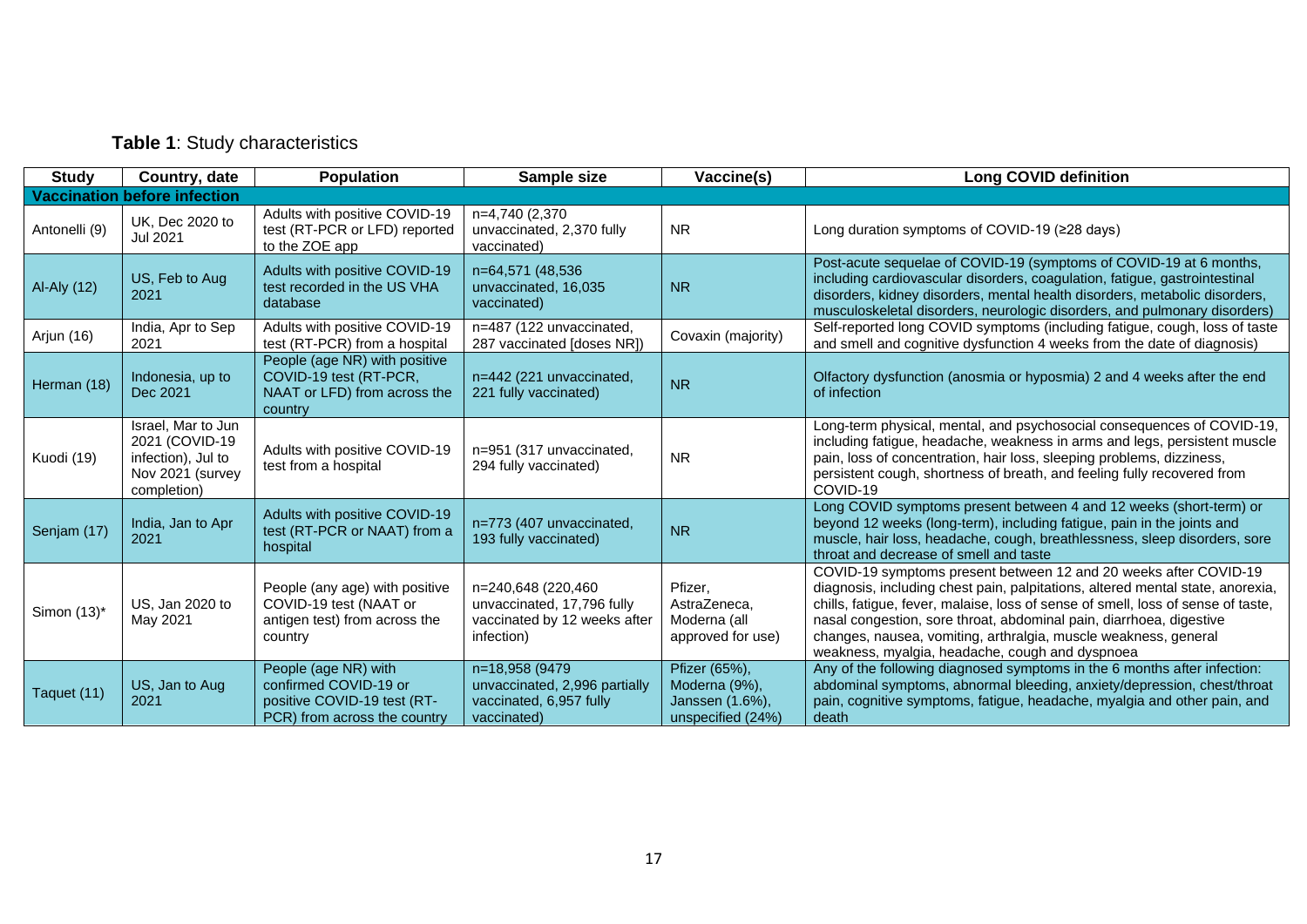| <b>Study</b>        | Country, date                                                                             | <b>Population</b>                                                                                                                                                                                                         | Sample size                                                                                     | Vaccine(s)                                                                                              | <b>Long COVID definition</b>                                                                                                                                                                                                                                                                                                                                                                                                                                                                                                                                                                                                       |
|---------------------|-------------------------------------------------------------------------------------------|---------------------------------------------------------------------------------------------------------------------------------------------------------------------------------------------------------------------------|-------------------------------------------------------------------------------------------------|---------------------------------------------------------------------------------------------------------|------------------------------------------------------------------------------------------------------------------------------------------------------------------------------------------------------------------------------------------------------------------------------------------------------------------------------------------------------------------------------------------------------------------------------------------------------------------------------------------------------------------------------------------------------------------------------------------------------------------------------------|
|                     | <b>Vaccination after infection</b>                                                        |                                                                                                                                                                                                                           |                                                                                                 |                                                                                                         |                                                                                                                                                                                                                                                                                                                                                                                                                                                                                                                                                                                                                                    |
| Arnold (7)          | UK, Apr to May<br>2020 (COVID-19<br>hospitalisation),<br>Jan to Feb 2021<br>(vaccination) | Adults previously hospitalised<br>with COVID-19                                                                                                                                                                           | n=66 (22 unvaccinated, 44<br>partially vaccinated)                                              | Pfizer, AstraZeneca                                                                                     | Persistent symptoms of long COVID, including fatigue, breathlessness,<br>insomnia, ear, nose and throat symptoms, brain fog, muscle aches,<br>anosmia, joint pain, cough, headache, palpitations, chest pain, diarrhoea,<br>abdominal pain and nausea                                                                                                                                                                                                                                                                                                                                                                              |
| Ayoubkhani<br>(8)   | UK, Feb to Sept<br>2021                                                                   | Adults with confirmed COVID-<br>19 (RT-PCR) and long COVID<br>symptoms (self-classified)                                                                                                                                  | n=28,356 (all partially<br>vaccinated by study end,<br>23,753 fully vaccinated by<br>study end) | mRNA vaccine<br>(45%), adenovirus<br>vector vaccine (55%)                                               | Long duration symptoms of COVID-19 (≥28 days) that could not be<br>explained by another condition, including fever, headache, muscle ache,<br>weakness or tiredness, nausea or vomiting, abdominal pain, diarrhoea, loss<br>of appetite, loss of taste, loss of smell, sore throat, cough, shortness of<br>breath, chest pain, palpitations, vertigo or dizziness, worry or anxiety, low<br>mood or not enjoying anything, trouble sleeping, memory loss or confusion,<br>or difficulty concentrating                                                                                                                              |
| Gaber (10)          | <b>UK, Dec 2020 to</b><br>Jan 2021                                                        | Healthcare workers with long<br><b>COVID</b>                                                                                                                                                                              | $n=77$ (10 unvaccinated, 67<br>partially vaccinated)                                            | Pfizer (100%)                                                                                           | Long COVID symptoms, including fatigue, shortness of breath and anxiety                                                                                                                                                                                                                                                                                                                                                                                                                                                                                                                                                            |
| Strain (21)         | UK, Mar to Apr<br>2021                                                                    | Adults with confirmed (RT-<br>PCR/serology) or suspected<br>COVID-19, and long COVID<br>symptoms                                                                                                                          | n=812 (698 partially<br>vaccinated, 114 fully<br>vaccinated)                                    | AstraZeneca (50%),<br>Pfizer (40%),<br>Moderna (8.6%)                                                   | Current or recent symptoms of long COVID-19, including fatigue, brain fog,<br>myalgia, shortness of breath, insomnia, chest pain or palpitations,<br>gastrointestinal symptoms, anosmia, autonomic dysfunction, postural<br>orthostatic tachycardia syndrome, persistent cough, fever, rash (including<br>COVID toes) and vascular complications.                                                                                                                                                                                                                                                                                  |
| Scherlinger<br>(20) | France, Aug 2021                                                                          | Adults with confirmed (RT-<br>PCR/serology) or suspected<br>COVID-19, and long COVID<br>symptoms                                                                                                                          | n=567 (170 unvaccinated,<br>255 partially vaccinated,<br>142 fully vaccinated)                  | Pfizer (78.1%),<br>Moderna (16.4%),<br>AstraZeneca (4.3%),<br>mRNA/vector vaccine<br>combination (0.5%) | Post-acute sequelae of COVID-19 symptoms (≥28 days) and no alternative<br>diagnosis, with symptoms including fever or chills, fatigue, brain fog,<br>headaches, changing mood or impact on morale, sleeping issues, costal<br>pain, dyspnoea, cough, palpitations, muscle aches, joint pain, paraesthesia<br>or tingling, anosmia or ageusia, diarrhoea or vomiting, spontaneous<br>bruises, and pruritus                                                                                                                                                                                                                          |
| <b>Tran (15)</b>    | France, Nov 2020<br>to May 2021                                                           | Adults with confirmed or<br>suspected COVID-19, and at<br>least 1 long COVID symptom                                                                                                                                      | n=910 (455 unvaccinated,<br>455 vaccinated)                                                     | Pfizer (78.9%),<br>AstraZeneca (10.5%),<br>Moderna (10.3%),<br>Janssen (0.2%)                           | Long duration symptoms of COVID-19 (≥3 weeks), including 53 symptoms                                                                                                                                                                                                                                                                                                                                                                                                                                                                                                                                                               |
| Wanga (14)          | US, Jan 2020 to<br>Apr 2021<br>(symptoms), Apr<br>2021 (survey)                           | Adults tested for COVID-19<br>(whether positive or negative)                                                                                                                                                              | n=385 ≥1 vaccine dose<br>(100 COVID-19 cases, 285)<br>all prior COVID-19 tests<br>negative)     | <b>NR</b>                                                                                               | Long duration symptoms of COVID-19 (≥28 days), including change in<br>mood, change in smell or taste, chest pain or pressure, cough, diarrhoea,<br>difficulty thinking clearly, concentrating, forgetfulness, memory loss or<br>"brain fog", fatigue, tired, or weakness, fever or chills, hair loss, headache,<br>joint or muscle pain, nausea or vomiting, palpitations (heart racing or<br>pounding), post-exertional malaise (worsening of symptoms after even<br>minor physical, mental, or emotional exertion), problems sleeping,<br>shortness of breath or breathlessness, sore throat, stomach pain, or other<br>symptoms |
|                     |                                                                                           | Acronyms: LFD = lateral flow device, NAAT = nucleic acid amplification test, NR = not reported, RT-PCR = reverse transcriptase polymerase chain reaction<br>*Simon et al looked at vaccination before and after infection |                                                                                                 |                                                                                                         | Fully vaccinated = 2 doses of a 2 dose vaccine or 1 dose of a single dose vaccine; partially vaccinated = 1 dose of a 2 dose vaccine; unvaccinated = no vaccine received                                                                                                                                                                                                                                                                                                                                                                                                                                                           |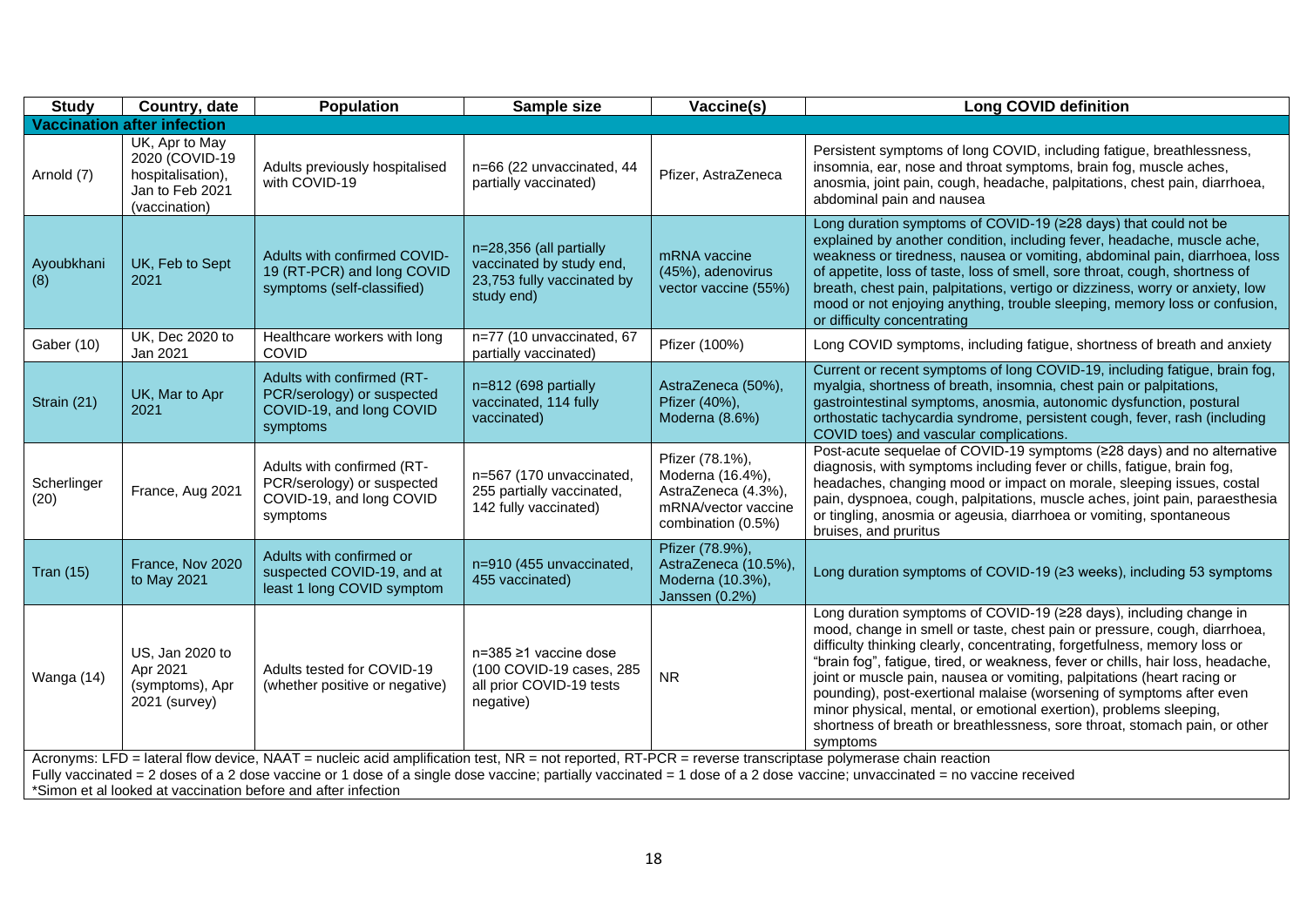### **Appendix A – Methods**

This report employed a rapid review approach to address the review question:

Are vaccinations against COVID-19, before or after infection, effective against long COVID?

Our rapid review approach follows streamlined systematic methodologies (27). In particular, title and abstract screening was completed by 1 reviewer, and full text screening and summarisation of the studies were performed by one reviewer and checked by another. Risk of bias was assessed by 1 reviewer, using the quality criteria checklist (QCC) tool (28).

We searched a number of specialist COVID-19 review repositories and ran a broad search using Medline, Embase, NLM COVID portfolio (for preprints), WHO COVID Database and Google. Searches were conducted for papers published between 1 January 2020 and **12 January 2022**. Search terms covered key aspects of the review question. The search strategy for Ovid Medline is presented in **Box A.1**.

#### **Box A.1. Search strategy Ovid Medline**

| 1  | vaccinat*.tw, kw. (175921)        |
|----|-----------------------------------|
| 2  | vaccine*.tw, kw. (271324)         |
| 3  | previously-vaccin*.tw, kw. (1021) |
| 4  | post-vaccin*.tw,kw. (5742)        |
| 5  | early-vaccin*.tw, kw. (423)       |
| 6  | late-vaccin*.tw, kw. (84)         |
| 7  | moderna.tw,kw. (618)              |
| 8  | mRNA-1273.tw, kw. (451)           |
| 9  | pfizer.tw,kw. (4091)              |
| 10 | BNT162b2.tw,kw. (1349)            |
| 11 | JNJ-78436735.tw, kw. (5)          |
| 12 | "Johnson & Johnson*".tw,kw. (943) |
| 13 | Astrazeneca.tw,kw. (1690)         |
| 14 | Oxford-Astrazeneca.tw, kw. (172)  |
| 15 | AZD 1222.tw, kw. (3)              |
| 16 | AZD1222.tw, kw. (165)             |
| 17 | BNT 162b2.tw, kw. (14)            |
| 18 | ChAdOx1.tw,kw. (564)              |
| 19 | Novavax.tw, kw. (38)              |
| 20 | NVX-CoV2373.tw, kw. (24)          |
| 21 | Sputnik V.tw, kw. (57)            |
| 22 | Ad26.tw, kw. (83)                 |
| 23 | "Ad26.COV2".tw,kw. (15)           |
| 24 | Ad5.tw,kw. (2669)                 |
| 25 | Janssen.tw, kw. (1173)            |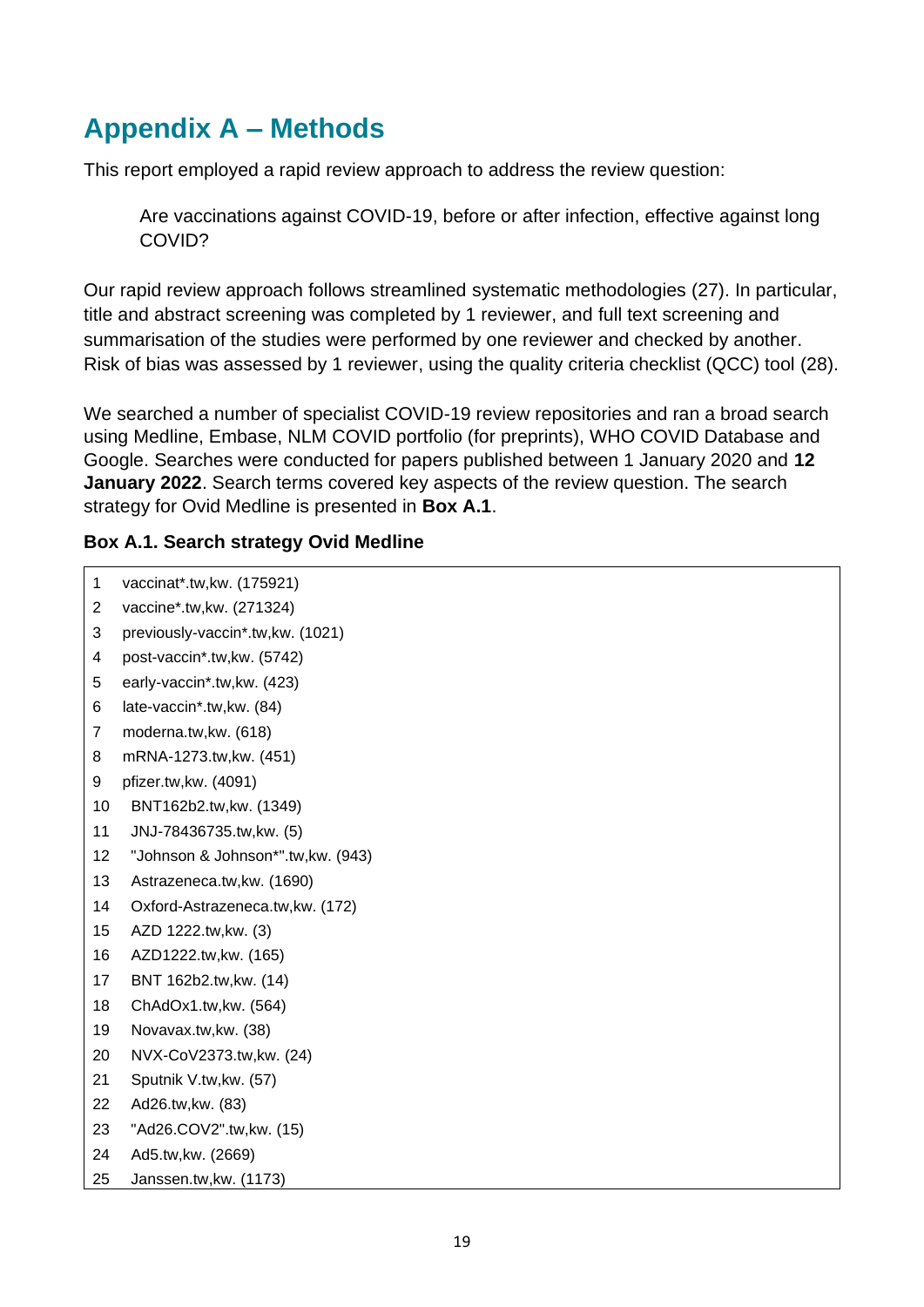26 Sinovac.tw,kw. (77)

- 27 sinopharm.tw,kw. (52)
- 28 covaxin.tw,kw. (43)
- 29 exp Vaccination/ (95675)
- 30 COVID-19 Vaccines/ (7849)

31 1 or 2 or 3 or 4 or 5 or 6 or 7 or 8 or 9 or 10 or 11 or 12 or 13 or 14 or 15 or 16 or 17 or 18 or 19 or 20 or 21 or 22 or 23 or 24 or 25 or 26 or 27 or 28 or 29 or 30 (372560)

- 32 transmiss\*.tw,kw. (426659)
- 33 transmit\*.tw,kw. (180675)
- 34 viral load\*.tw,kw. (36428)
- 35 viral burden.tw,kw. (1064)
- 36 ((severity or severe) adj2 (disease or illness)).tw,kw. (117155)
- 37 Viral Load/ (37202)
- 38 exp Disease Transmission, Infectious/ (77194)
- 39 32 or 33 or 34 or 35 or 36 or 37 or 38 (769168)
- 40 exp coronavirus/ (116957)
- 41 exp Coronavirus Infections/ (142168)
- 42 COVID-19/ (131372)
- 43 ((corona\* or corono\*) adj1 (virus\* or viral\* or virinae\*)).ti,ab,kw. (4131)
- 44 (coronavirus\* or coronovirus\* or coronavirinae\* or CoV or HCoV\*).ti,ab,kw. (121211)
- 45 covid\*.nm. (7853)

46 (2019-nCoV or 2019nCoV or nCoV2019 or nCoV-2019 or COVID-19 or COVID19 or CORVID-19 or CORVID19 or WN-CoV or WNCoV or HCoV-19 or HCoV19 or 2019 novel\* or Ncov or n-cov or SARS-CoV-2 or SARSCoV-2 or SARSCoV2 or SARS-CoV2 or SARSCov19 or SARS-Cov19 or SARSCov-19 or SARS-Cov-19 or Ncovor or Ncorona<sup>\*</sup> or Ncorono<sup>\*</sup> or NcovWuhan<sup>\*</sup> or NcovHubei<sup>\*</sup> or NcovChina\* or NcovChinese<sup>\*</sup> or SARS2 or SARS-2 or SARScoronavirus2 or SARS-coronavirus-2 or SARScoronavirus 2 or SARS coronavirus2 or SARScoronovirus2 or SARS-coronovirus-2 or SARScoronovirus 2 or SARS coronovirus2).ti,ab,kw. (204081)

47 (respiratory\* adj2 (symptom\* or disease\* or illness\* or condition\*) adj10 (Wuhan\* or Hubei\* or China\* or Chinese\* or Huanan\*)).ti,ab,kw. (700)

48 ((seafood market\* or food market\* or pneumonia\*) adj10 (Wuhan\* or Hubei\* or China\* or Chinese\* or Huanan\*)).ti,ab,kw. (2159)

49 ((outbreak\* or wildlife\* or pandemic\* or epidemic\*) adj1 (Wuhan\* or Hubei or China\* or Chinese\* or Huanan\*)).ti,ab,kw. (465)

- 50 or/40-49 (238986)
- 51 31 and 39 and 50 (4420)
- 52 COVID-19/tm [Transmission] (4367)
- 53 31 and 52 (520)
- 54 COVID-19 Vaccines/ (7849)
- 55 39 and 54 (815)
- 56 COVID-19/vi [Virology] (8817)
- 57 31 and 56 (1561)
- 58 51 or 53 or 55 or 57 (5712)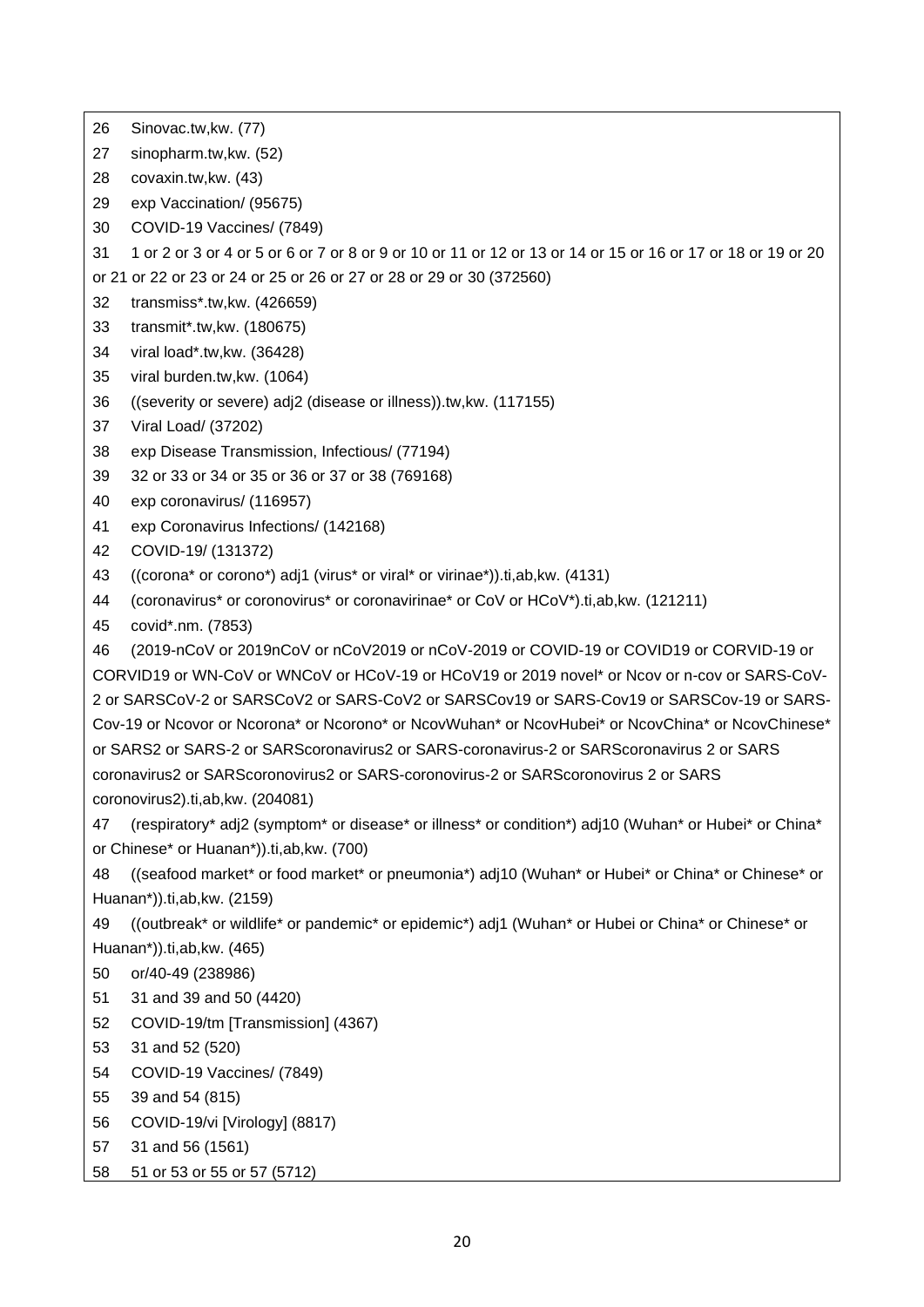59 limit 58 to yr="2020 - 2022" (5195)

60 exp SARS-CoV-2/ (104107)

61 exp COVID-19/ (131372)

62 (corona\* adj1 (virus\* or viral\*)).tw,kw,kf. (4621)

63 (CoV not (Coefficien\* or "co-efficien\*" or covalent\* or Covington\* or covariant\* or covarianc\* or "cut-off value\*" or "cutoff value\*" or "cut-off volume\*" or "cutoff volume\*" or "combined optimi?ation value\*" or "central vessel trunk\*" or CoVR or CoVS)).tw,kw,kf. (73907)

64 (coronavirus\* or 2019nCoV\* or 19nCoV\* or "2019 novel\*" or Ncov\* or "n-cov" or "SARS-CoV-2\*" or "SARSCoV-2\*" or SARSCoV2\* or "SARS-CoV2\*" or "severe acute respiratory syndrome\*" or COVID\*2).tw,kw,kf. (225343)

65 exp COVID-19 Vaccines/ (7849)

66 exp COVID-19 Testing/ (7905)

67 or/60-66 (231660)

68 ((medium or long-term or long-haul or expanded or extended or recurr\* or sustain\* or persist\* or prolong\* or continu\* or debilitating) adj2 (effect\* or symptom\* or impact\* or outcome\* or recover\* or suffer\* or sequela\* or impair\*)).ti,ab. (305145)

69 "post acute".tw. (3871)

- 70 68 or 69 (308748)
- 71 67 and 70 (3551)
- 72 ((long\* or post) adj4 covid\*).tw. (5319)
- 73 71 or 72 (7953)
- 74 59 and 73 (166)
- 75 limit 74 to (english language and yr="2021 2022") (141)

Article eligibility criteria are summarised in **Table A.1.**

#### **Table A.1. Inclusion and exclusion criteria**

|                            | <b>Included</b>                                                                                                                                                          | <b>Excluded</b>     |
|----------------------------|--------------------------------------------------------------------------------------------------------------------------------------------------------------------------|---------------------|
| Population                 | All populations                                                                                                                                                          |                     |
| Settings                   | All community settings, including<br>households                                                                                                                          | Healthcare settings |
| Context                    | COVID-19 pandemic                                                                                                                                                        | Other diseases      |
| Intervention /<br>exposure | Partial or full vaccination against<br>COVID-19; any COVID-19 specific<br>vaccination; vaccination before or after<br>COVID-19 infection                                 |                     |
| Outcomes                   | Incidence or prevalence of long<br>COVID using any definition given<br>by individual studies, including<br>symptoms of COVID-19 > 28<br>days after the initial infection |                     |
| Language                   | English                                                                                                                                                                  |                     |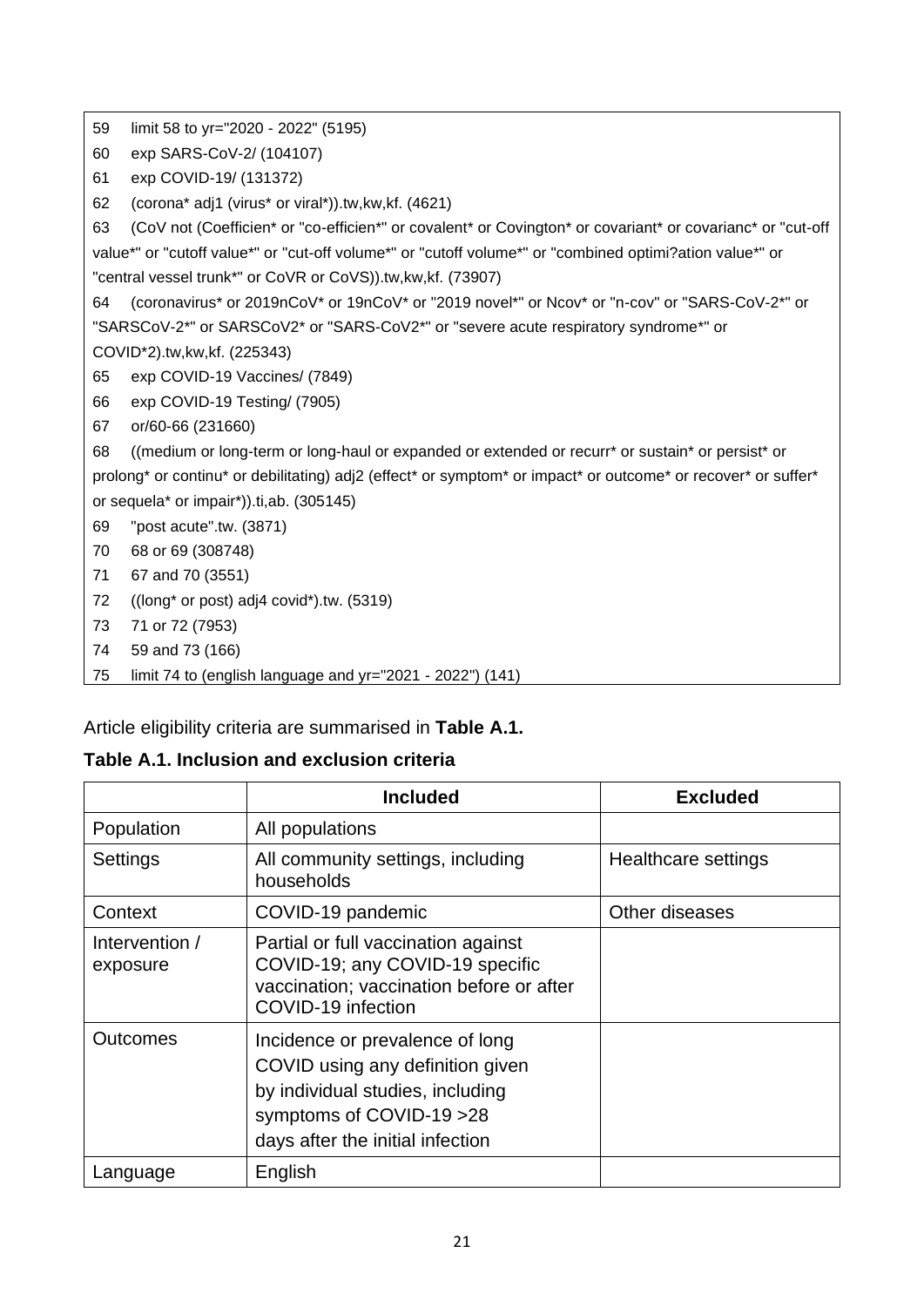|                         | <b>Included</b>                                                                                                      | <b>Excluded</b>                                                                                                                                                                           |
|-------------------------|----------------------------------------------------------------------------------------------------------------------|-------------------------------------------------------------------------------------------------------------------------------------------------------------------------------------------|
| Date of<br>publication  | 1 January 2020 to 12 January 2022                                                                                    |                                                                                                                                                                                           |
| Study design            | Randomised controlled trials<br>$\bullet$<br><b>Cohort studies</b><br>$\bullet$<br>Case-control studies<br>$\bullet$ | Systematic or narrative<br>reviews<br>Other observational<br>studies<br><b>Guidelines</b><br>Opinion pieces<br>Outbreak investigations,<br>unless they include an<br>analytical component |
| <b>Publication type</b> | Published and preprint                                                                                               |                                                                                                                                                                                           |

Title and abstract screening was completed by 1 reviewer. Full text screening and study summaries were completed by one reviewer and checked by a second. Only results directly relevant to the review questions were summarised.

Studies were assessed by 1 reviewer, using the QCC for primary research (28). This risk of bias tool can be applied to most study designs (observational and interventional) and is therefore suitable for rapid reviews of mixed type of evidence. It is composed of 10 validity questions based on the criteria and domains identified by the Agency for Healthcare Research and Quality to assess the methodological quality of a study (that is, the extent to which a study has minimised selection, measurement and confounding biases) (29). In the QCC tool, 4 questions are considered critical (on selection bias, group comparability/confounding, interventions/exposure and outcome). A study will be rated as high quality if the answers to the 4 critical questions are 'yes' (and at least one additional 'yes'). The study will be rated as low quality if 2 or more of the critical questions are answered 'no' and/or if ≥50% of the remaining questions are answered 'no'. Otherwise, the study will be rated as medium quality. Judgments were made on case by case for questions answered as 'unclear'. To note that we report these ratings as 'quality' ratings for consistency with the name of the tool, although here quality needs to be understood as 'methodological quality' as part of a risk of bias assessment.

The PRISMA diagram showing the flow of citations is provided in **Figure A.1**.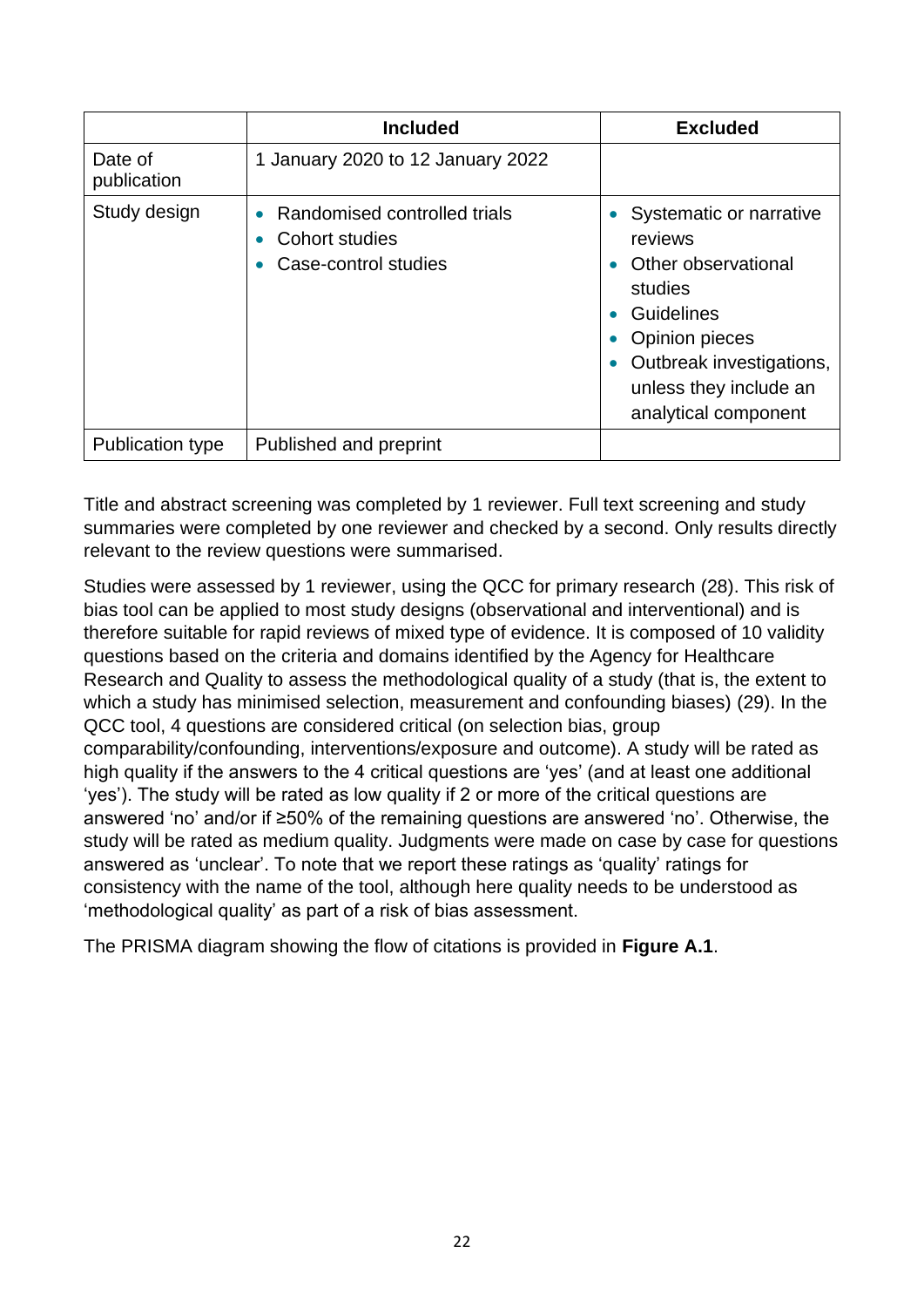#### **Figure A.1**: PRISMA flowchart